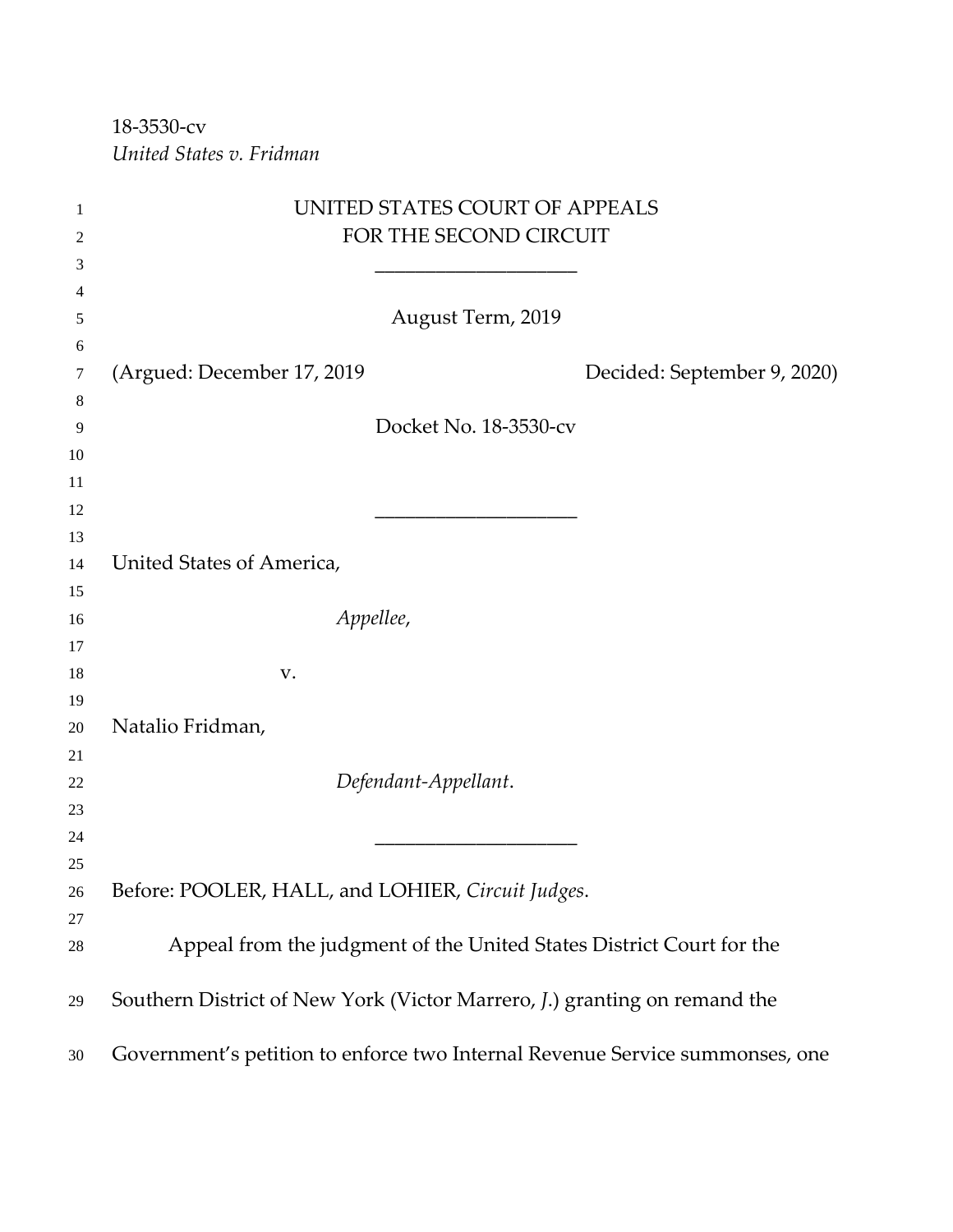| $\mathbf{1}$             | sent to Fridman in his personal capacity and one sent to him in his capacity as a    |
|--------------------------|--------------------------------------------------------------------------------------|
| $\mathbf{2}$             | trustee, based on the foregone conclusion and collective entity exceptions to the    |
| 3                        | Fifth Amendment's self-incrimination clause. We agree with the district court        |
| $\overline{\mathcal{A}}$ | that the Government has shown with reasonable particularity the documents'           |
| 5                        | existence, Fridman's control of the documents, and an independent means of           |
| $6\,$                    | authenticating the documents such that the foregone conclusion doctrine applies.     |
| 7                        | We also agree with the district court that, as a matter of first impression in our   |
| $8\,$                    | Circuit, a traditional trust is a collective entity subject to the collective entity |
| 9                        | doctrine. Accordingly, we affirm the grant of the Government's petition to           |
| 10                       | enforce the summonses.                                                               |
| 11                       | Affirmed.                                                                            |
| 12                       |                                                                                      |
| 13                       | RICHARD A. LEVINE (Nancy Chassman, on the brief),                                    |
| 14                       | Roberts & Holland LLP, New York, NY, for Defendant-                                  |
| 15                       | Appellant.                                                                           |
| 16                       |                                                                                      |
| 17                       | <b>TALIA KRAEMER, Assistant United States Attorney</b>                               |
| 18                       | (Rebecca S. Tinio, Assistant United States Attorney, on                              |
| 19                       | the brief), for Audrey Strauss, Acting United States                                 |
| 20                       | Attorney for the Southern District of New York, New                                  |
| 21                       | York, NY, for Appellee.                                                              |
| 22                       |                                                                                      |
| 23                       |                                                                                      |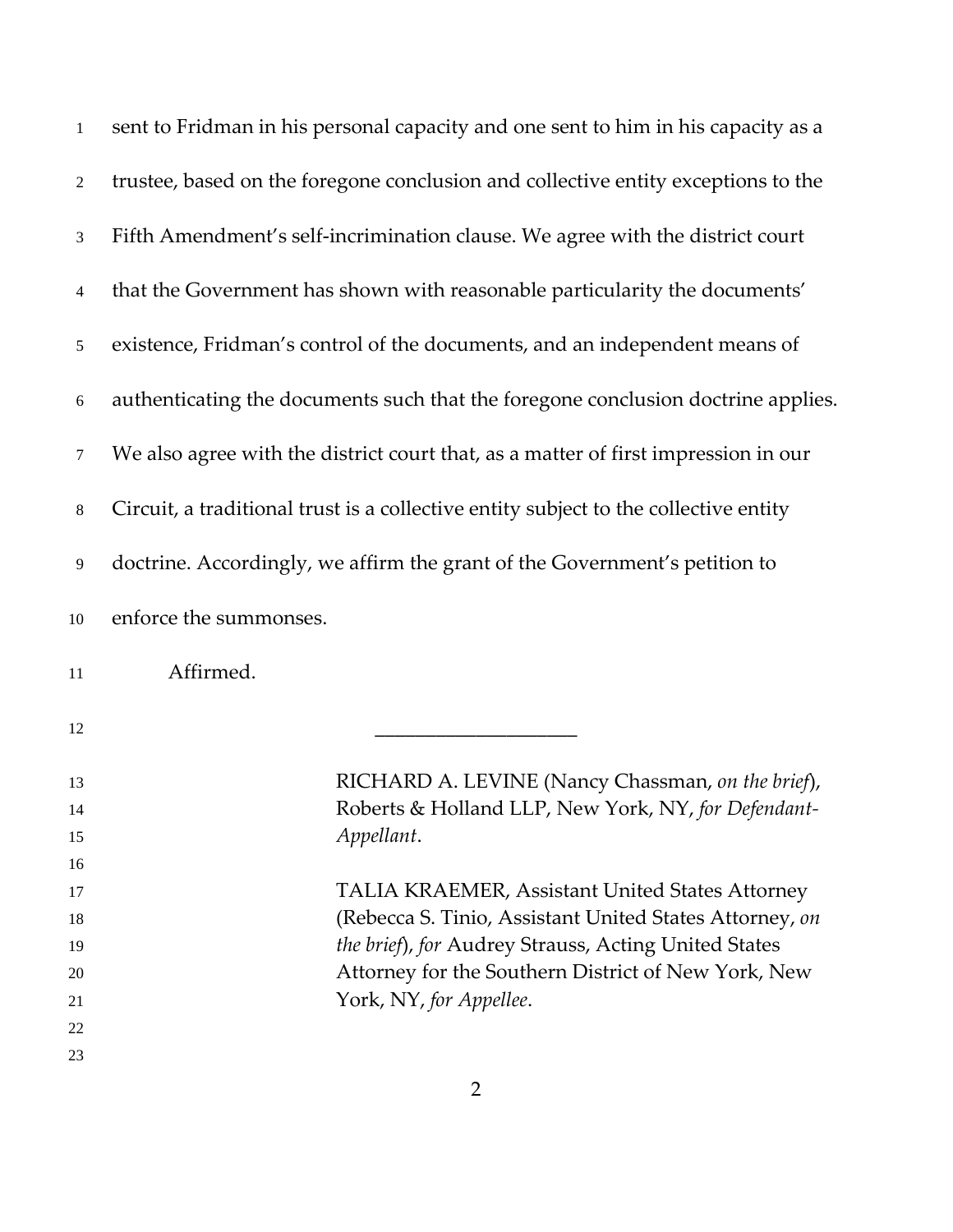## POOLER, *Circuit Judge*:

| $\overline{2}$ | Natalio Fridman appeals from the judgment of the United States District                   |
|----------------|-------------------------------------------------------------------------------------------|
| $\mathfrak{Z}$ | Court for the Southern District of New York (Victor Marrero, J.) granting on              |
| $\overline{4}$ | remand the Government's petition to enforce two Internal Revenue Service                  |
| $\mathfrak{S}$ | ("IRS") summonses, one sent to Fridman in his personal capacity and one sent to           |
| 6              | him in his capacity as a trustee, based on the foregone conclusion and collective         |
| $\overline{7}$ | entity exceptions to the Fifth Amendment's self-incrimination clause. We agree            |
| $8\,$          | with the district court that the Government has shown with reasonable                     |
| 9              | particularity the documents' existence, Fridman's control of the documents, and           |
| 10             | an independent means of authenticating the documents such that the foregone               |
| 11             | conclusion doctrine applies. We also agree with the district court that, as a matter      |
| 12             | of first impression in our Circuit, a traditional trust is a collective entity subject to |
| 13             | the collective entity doctrine. Accordingly, we affirm the grant of the                   |
| 14             | Government's petition to enforce the summonses.                                           |
| 15             | <b>BACKGROUND</b>                                                                         |
| 16             | The IRS has long been investigating the use of offshore bank accounts to                  |
| 17             | improperly conceal federally taxable income. As part of these efforts, the IRS            |
|                |                                                                                           |

sought to investigate Fridman for the 2008 tax year. While Fridman reported only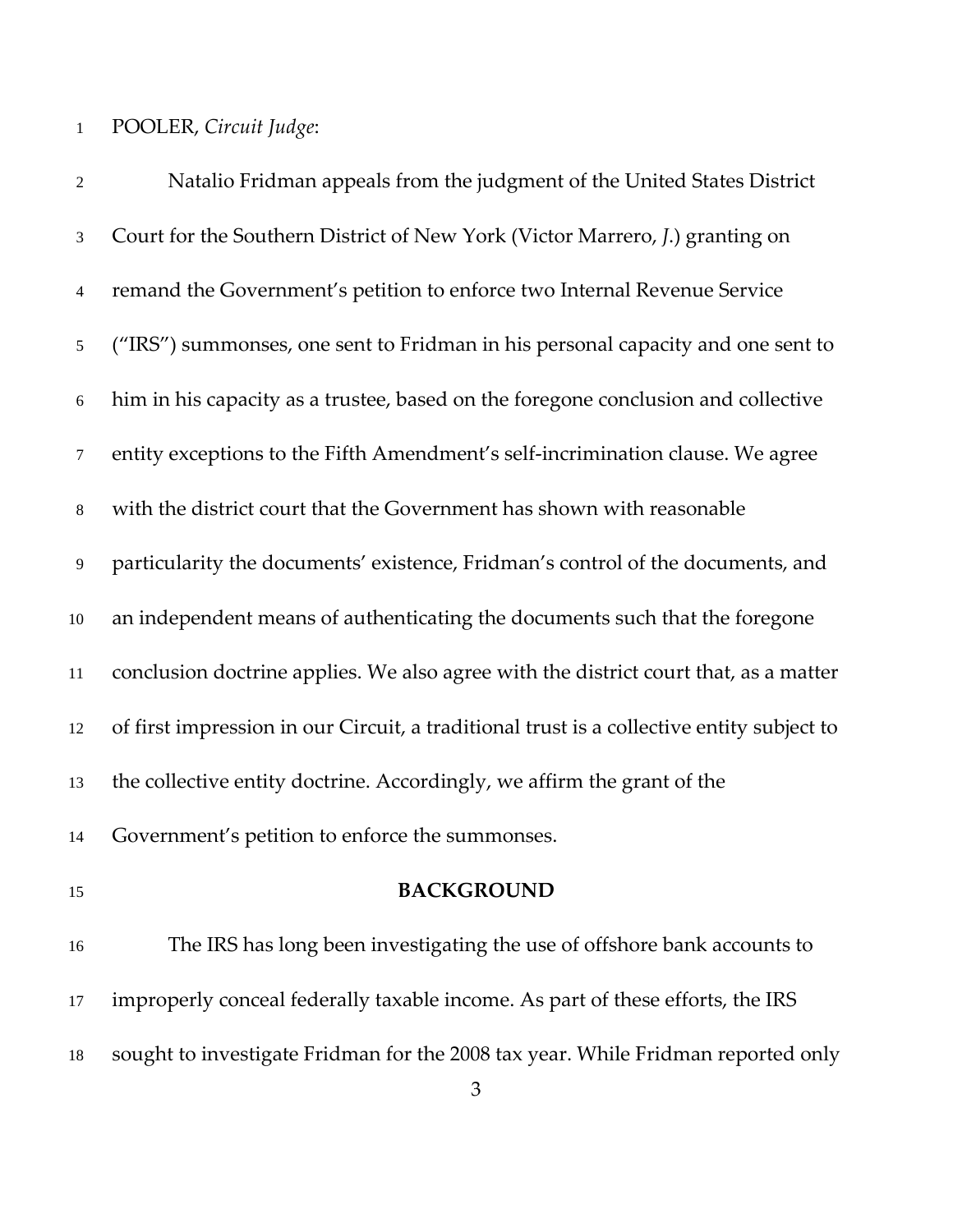| $\mathbf{1}$   | three foreign financial accounts maintained in a personal capacity for the 2008          |
|----------------|------------------------------------------------------------------------------------------|
| $\overline{2}$ | tax year, the IRS became aware of at least five additional personal accounts: a          |
| 3              | UBS account in Switzerland; a Credit Suisse account in Switzerland; a Bank               |
| $\overline{4}$ | Leumi account in Switzerland; a Bank Leumi account in Israel; and a Bank Safra           |
| 5              | account in Luxembourg (collectively, the "Personal Accounts"). The IRS learned           |
| 6              | of these accounts in 2012 when Fridman's representative provided the IRS with            |
| $\tau$         | these accounts' statements or other bank records pertaining to the 2008 tax year.        |
| $\,8\,$        | From these documents, the IRS identified the account numbers and other                   |
| 9              | information related to the Personal Accounts.                                            |
| $10\,$         | Besides the Personal Accounts, the IRS became aware of seven companies                   |
| 11             | affiliated with or controlled by Fridman that maintained foreign bank accounts.          |
| 12             | The IRS has identified seventeen such corporate foreign bank accounts                    |
| 13             | (collectively, the "Corporate Accounts"). <sup>1</sup> The IRS learned of these accounts |

<span id="page-3-0"></span><sup>&</sup>lt;sup>1</sup> Four accounts relate to a company called Consist Teleinformatica Argentine; two accounts relate to a company called Consist Consultoria Systemast Repre; one account relates to a company called Wanstat Systemar DE Computacao CTDA; two accounts relate to a company called Consist France; one account relates to a company called Consist Asia Pacific; six accounts relate to a company called Mak Data System; and one account relates to a company called Consist International Inc.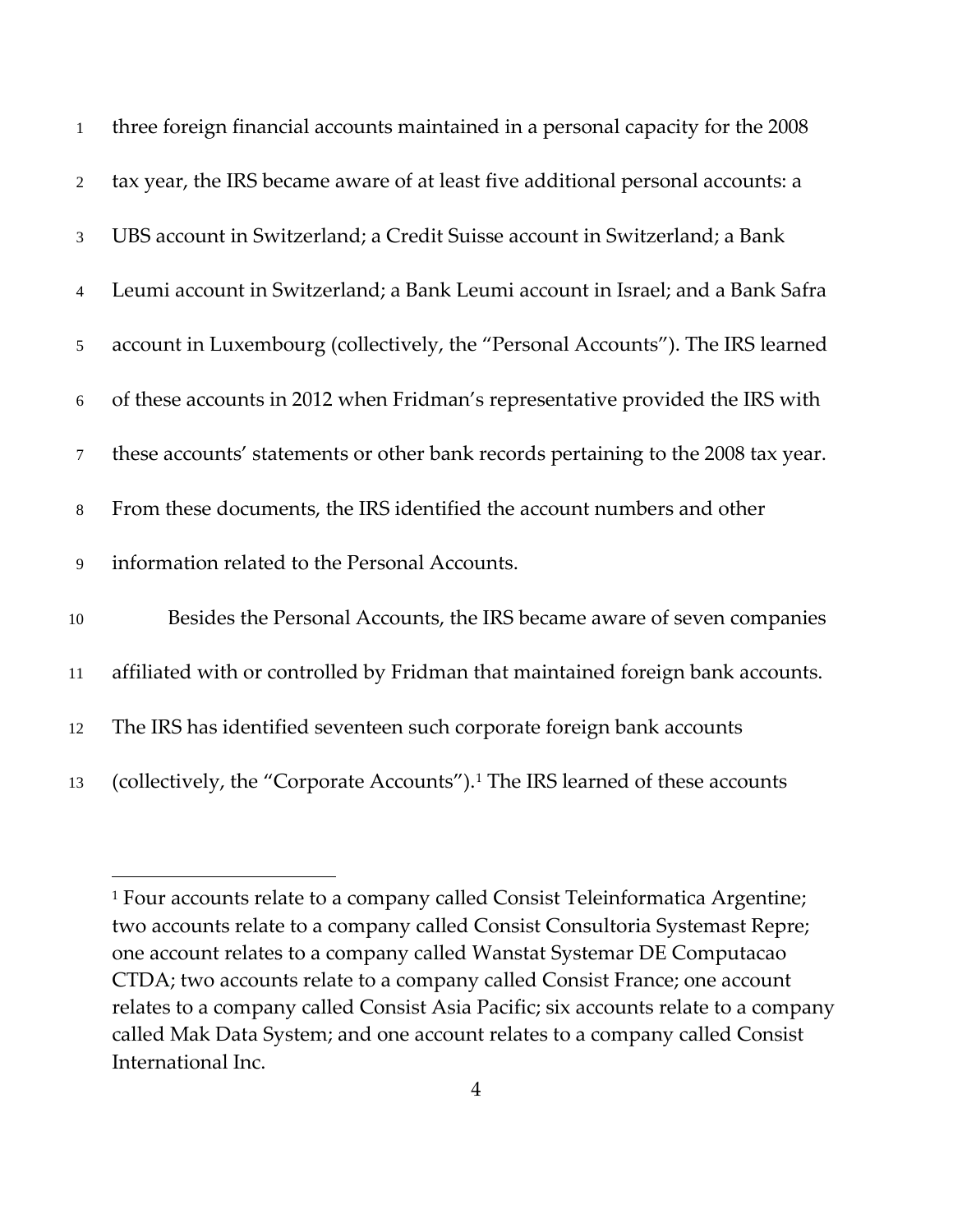| $\mathbf{1}$   | through Fridman's filing of Foreign Bank and Financial Accounts ("FBARs"). A           |
|----------------|----------------------------------------------------------------------------------------|
| $\overline{2}$ | person or entity is required to file an FBAR if they have "a financial interest in, or |
| 3              | signature or other authority over" a foreign financial account. 31 C.F.R. §            |
| $\overline{4}$ | 1010.350(a). In 1991, Fridman filed FBARs for the Consist Teleinformatica              |
| 5              | Argentine, Consist Consultoria Systemast Repre, and Wanstat Systemar DE                |
| $6\,$          | Computacao CTDA accounts. In 1998, he filed FBARs for the Consist France and           |
| 7              | the Consist Asia Pacific accounts. Fridman filed FBARs for one Mak Data System         |
| $8\,$          | account in 1998 and from 2000-2004, and for a second Mak Data System account           |
| 9              | in 1998 and from 2000-2005. For four other Mak Data System accounts, he filed          |
| $10\,$         | FBARs in 2004 and 2005. For the Consist International Inc. account, Fridman filed      |
| 11             | FBARs from 2000-2003.                                                                  |
| 12             | Finally, the IRS learned that Fridman controls a number of trusts,                     |
| 13             | including at least one domestic trust that has a foreign financial account. This       |
| 14             | trust is the David Marcelo Trust, named for Fridman's son, of which Fridman is         |
| 15             | both a trustee and beneficiary. Fridman's sister is a second trustee, and              |
| 16             | Fridman's son is a second beneficiary. Though Fridman has not filed a tax return       |
| 17             | for the David Marcelo Trust, the IRS learned that the David Marcelo Trust has an       |
| 18             | HSBC account in Switzerland (the "HSBC Account"). The IRS came to know of              |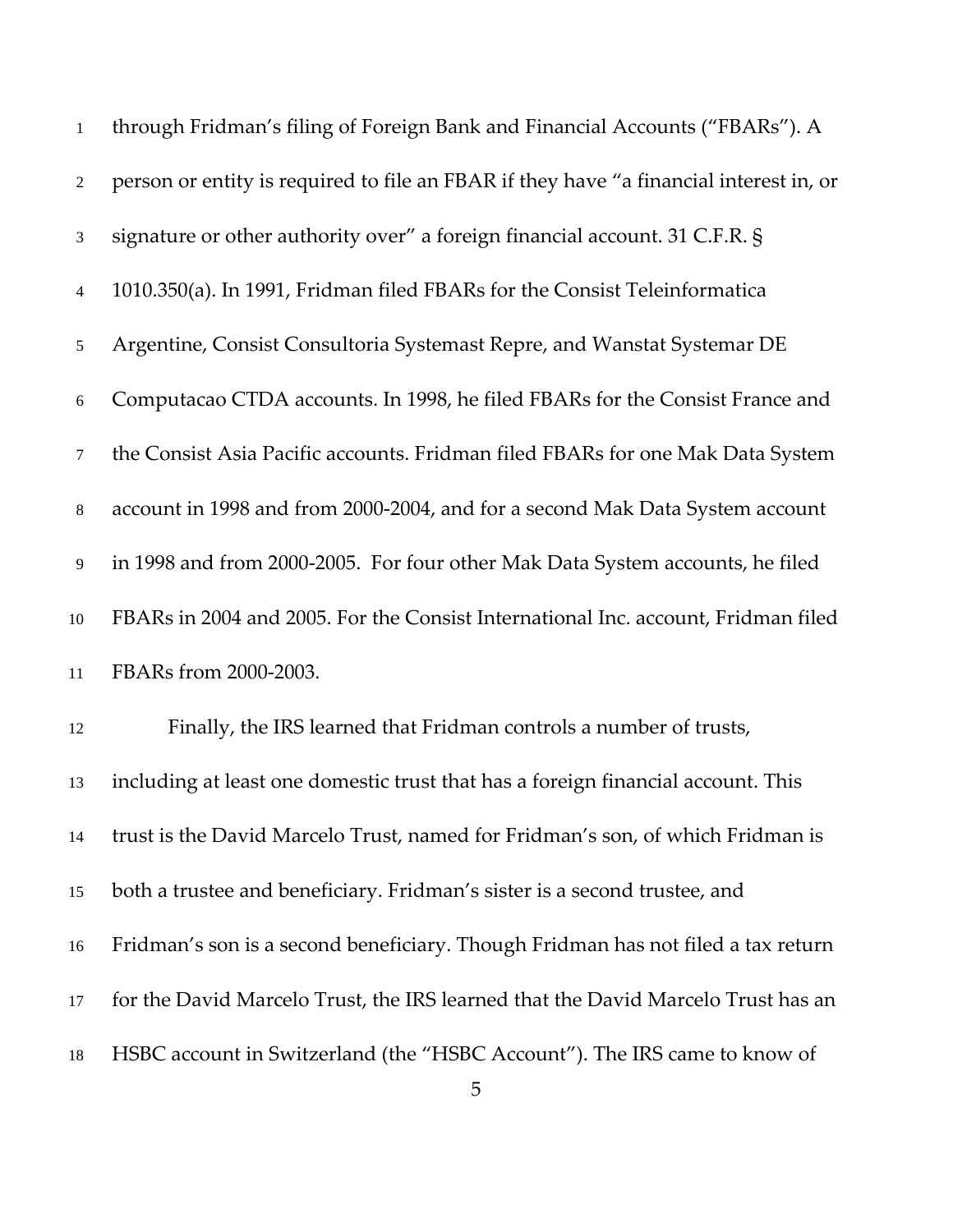| $\mathbf{1}$ | this account after Fridman's representative provided some bank statements and      |
|--------------|------------------------------------------------------------------------------------|
| 2            | records related to the account in 2012 and 2013. One record shows a transfer of    |
| 3            | \$2.4 million from the HSBC Account into a domestic Citibank account belonging     |
| 4            | to Fridman's wife and son.                                                         |
| $\sqrt{5}$   | In 2013, the IRS issued the two summonses ("the Summonses") that are               |
| 6            | central to this case. One summons was sent to Fridman in his personal capacity,    |
| $\tau$       | and the other was sent to him in his capacity as Trustee of the David Marcelo      |
| $8\,$        | Trust. The documents sought (the "Requests") were the same, and they largely       |
| 9            | pertain to the Personal Accounts, Corporate Accounts, and HSBC Account             |
| 10           | (collectively, the "Known Accounts"). The relevant Requests, as revised during     |
| 11           | the proceeding below, are:                                                         |
| 12           | <b>Request 1:</b> For all of the foreign bank accounts listed on "Exhibit B"       |
| 13           | [a list of 24 accounts] <sup>2</sup> over which you have signatory authority since |
| 14           | 1999, please provide existing documents sufficient to show the                     |
| 15           | opening date and closing date of each.                                             |
| 16           |                                                                                    |
| 17           | Request 2: Please provide the 2006 and 2007 bank statements for all                |
| 18           | your foreign bank accounts listed on "Exhibit B."                                  |
| 19           |                                                                                    |
| 20           | <b>Request 3:</b> All bank statements and all the account opening                  |
| 21           | documents, including but not limited to, Know Your Customer                        |

<span id="page-5-0"></span> Exhibit B contains the name of the account holder, the bank, the country, and the account number provided in redacted form.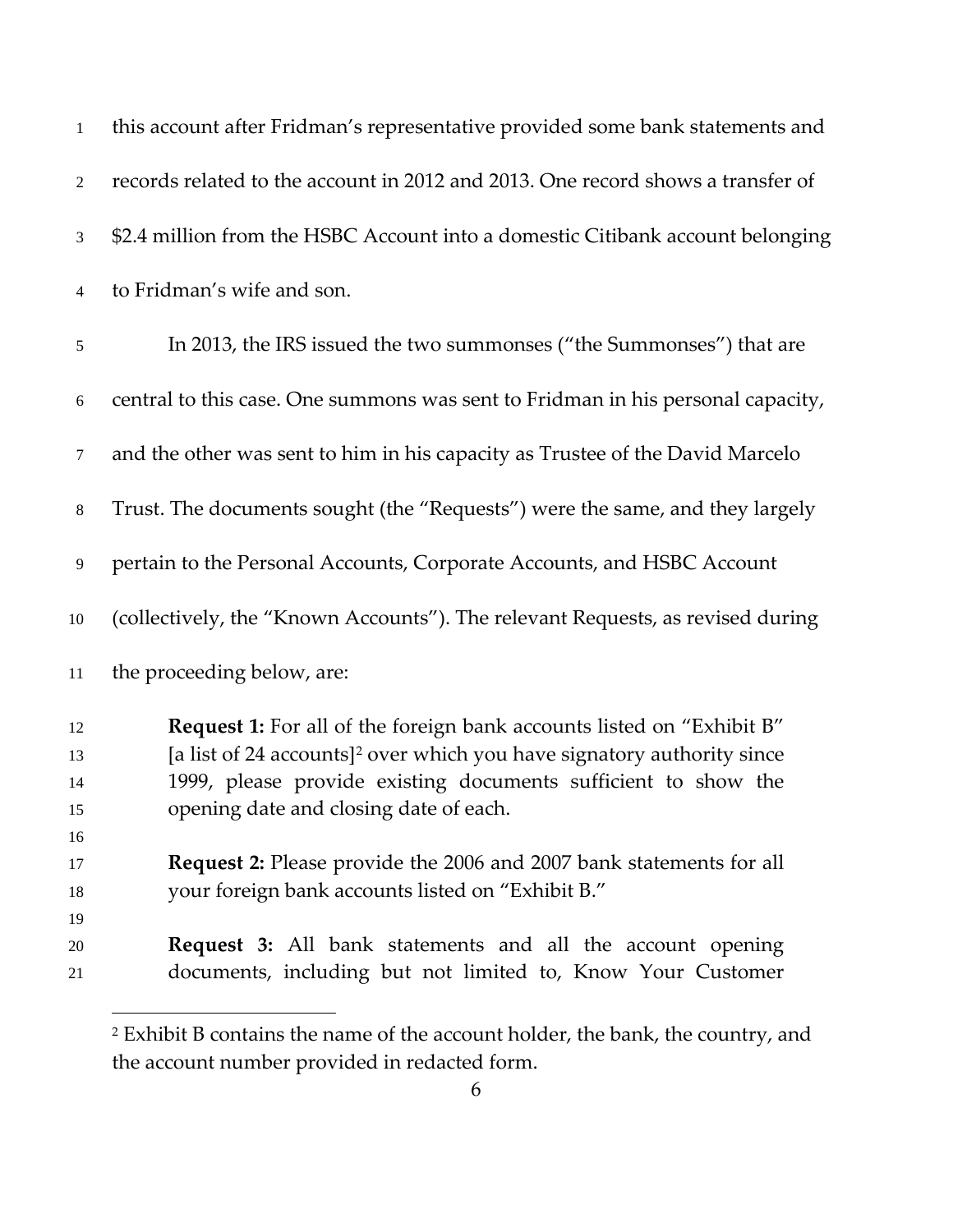Account information including signature cards, opening deposit slips, passport copies, certificates of beneficial ownership, letters of reference, certificates of clean funds and/or other source of funds documentation for accounts held under the name of Consist Teleinformatica Argentine; Consist Consultoria Systemast Repre; Wanstst Systemar DE Computacao CTDA; Consist France; Consist Asia Pacific; Mak Data System; Consist International Inc. from opening date to 1/31/2009.

 **Request 4:** All bank statements and account opening documents, including but not limited to, Know Your Customer Account information including signature cards, opening deposit slips, passport copies, certificates of beneficial ownership, letters of reference, certificates of clean funds and/or other source of funds documentation for the following accounts from opening date to 1/31/2009: UBS 29, Credit Suisse 3, Leumi Bank 49, Leumi Bank 02, Safra 37, HSBC 15, Republic National Bank of New York (Suisse) S.A.

 **Request 7:** Existing bank documents including but not limited to cancelled checks, wire transfer instructions, wire transfer slips, deposit slips that show the flow of the following funds, the account numbers and account holders' names for the Citibank accounts and any other bank accounts, sufficient to show the flow of funds in five transactions transferring funds between the HSBC account and an unknown New York-based Citibank account on 7/26/2004, 8/30/2004, 9/28/2004, 1/31/2008, and 2/28/2010.

 **Request 11:** Please refer to the Trust Agreement dated April 30th, 1990 – "the Grantor hereby transfers to the Trustees the property described in the annexed Schedule A, which transfers the Trustees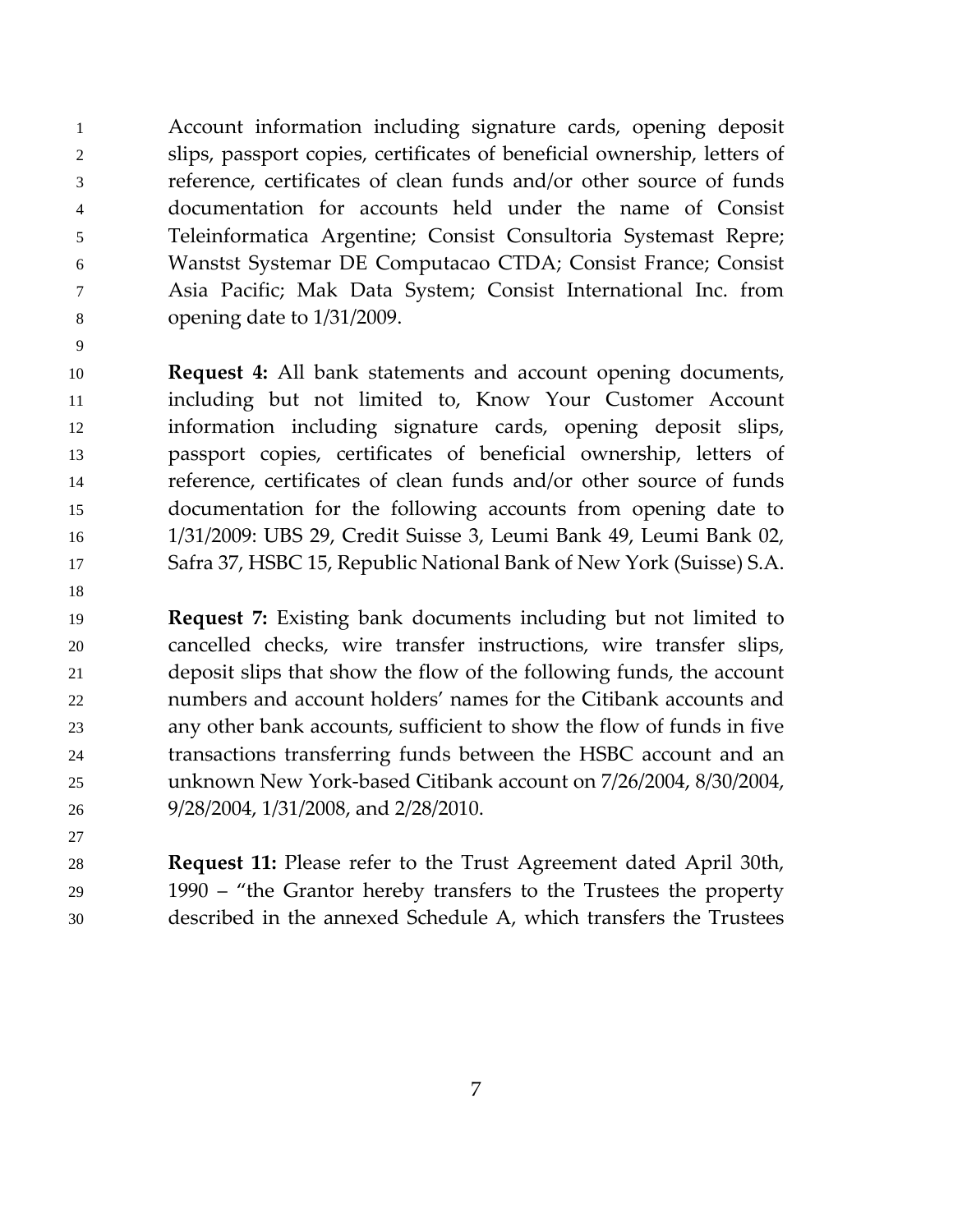| $\mathbf{1}$ | hereby confirm." See App'x at 81. Provide existing documents that            |
|--------------|------------------------------------------------------------------------------|
| 2            | explain how the funds were transferred. For example:                         |
| 3            | a. Provide existing documents to show whether Fridman was                    |
| 4            | added to the existing account as trustee.                                    |
| 5            | b. Provide existing documents relating to a redacted request                 |
| 6            | concerning the transfer of funds.                                            |
| 7            | Provide existing documents sufficient to show the<br>transfer of             |
| 8            | property described in Schedule A of the Trust Agreement.                     |
| 9            |                                                                              |
| 10           | <b>Request 12:</b> All bank records for HSBC Private Bank (Suisse) SA        |
| 11           | [redacted account number] from 1999 to 2002.                                 |
| 12           |                                                                              |
| 13           | <b>Request 13:</b> All bank records for any account held under the name of   |
| 14           | any trust for which Fridman is a Trustee or Beneficiary since the            |
| 15           | inception of such trusts.                                                    |
| 16           |                                                                              |
| 17           | Request 14: In reference to first clause of Trust Agreement dated            |
| 18           | 04/30/1990, the Trust Agreement states "The Grantor wishes to record         |
| 19           | that she intends by this Trust Agreement to create two separate trusts       |
| 20           | $\ldots$ " See App'x at 81.                                                  |
| 21           | a. Please provide existing documents that show the name of the               |
| 22           | trusts and all bank records for any account holding assets from              |
| 23           | the inception of the trusts.                                                 |
| 24           |                                                                              |
| 25           | <b>Request 15:</b> Trust Agreement for any Trust for which Fridman is a      |
| 26           | Trustee or Beneficiary.                                                      |
| 27           |                                                                              |
| 28           | <b>Request 16:</b> All books and records for the Trusts referenced in Clause |
| 29           | 1 of the Trust Agreement dated 04/30/1990 and any other Trusts for           |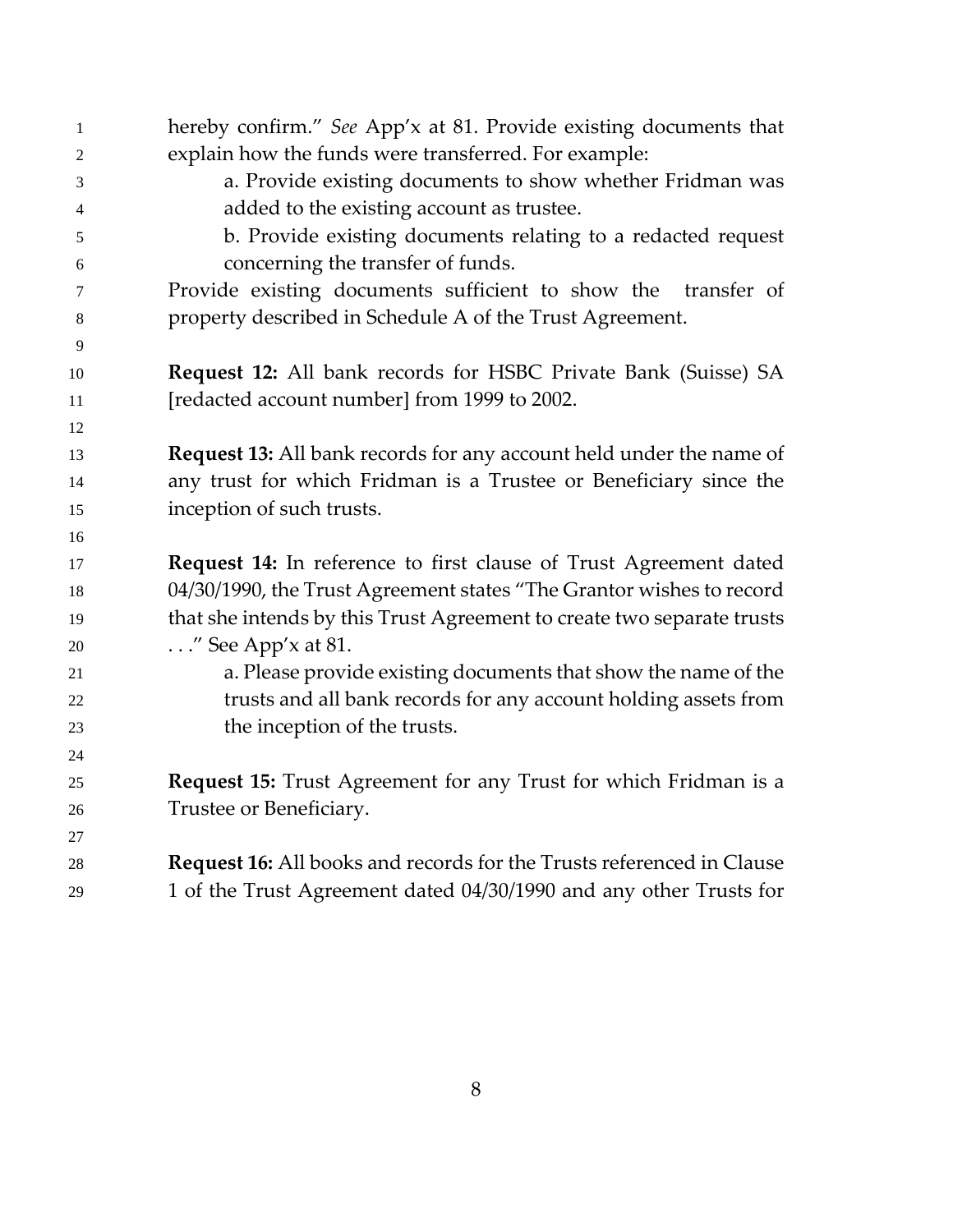| $\mathbf{1}$<br>$\mathbf{2}$ | which Fridman is a Trustee or Beneficiary, including but not limited<br>to David Marcelo Trust. |
|------------------------------|-------------------------------------------------------------------------------------------------|
| 3                            |                                                                                                 |
| $\overline{4}$               | Request 17: All records pertaining to property in which David                                   |
| 5                            | Marcelo Trust and/or any other trust have an interest.                                          |
| 6                            |                                                                                                 |
| 7                            | Request 20: All correspondence between Fridman and any other                                    |
| 8                            | trustees, trustors, beneficiaries, and any other persons involved with                          |
| 9                            | the trust(s) for which Fridman is a Trustee or Beneficiary related to                           |
| 10                           | such a trust, its property and/or its administration.                                           |
| 11                           |                                                                                                 |
| 12                           | Fridman asserted his Fifth Amendment privilege and refused to                                   |
| 13                           | produce the requested documents. On March 11, 2015, the Government                              |
|                              |                                                                                                 |
| 14                           | filed a petition to enforce the summonses. United States v. Fridman, 337 F.                     |
| 15                           | Supp. 3d 259, 262 (S.D.N.Y. 2018). On November 25, 2015, the district court                     |
| 16                           | granted the petition on the grounds that the documents were relevant and                        |
| 17                           | certain exceptions to the Fifth Amendment act-of-production privilege                           |
| 18                           | applied. Id. Fridman appealed, and a panel of this Circuit vacated and                          |
| 19                           | remanded by summary order. United States v. Fridman, 665 F. App'x 94, 94                        |
| 20                           | (2d Cir. 2016). While we affirmed the determination on relevance, we                            |
| 21                           | remanded on the Fifth Amendment issue because the record was                                    |
| $22\,$                       | insufficiently developed. Id. at 96-97. In a footnote, we directed the district                 |
| 23                           | court to look to an intervening decision from our Circuit, United States v.                     |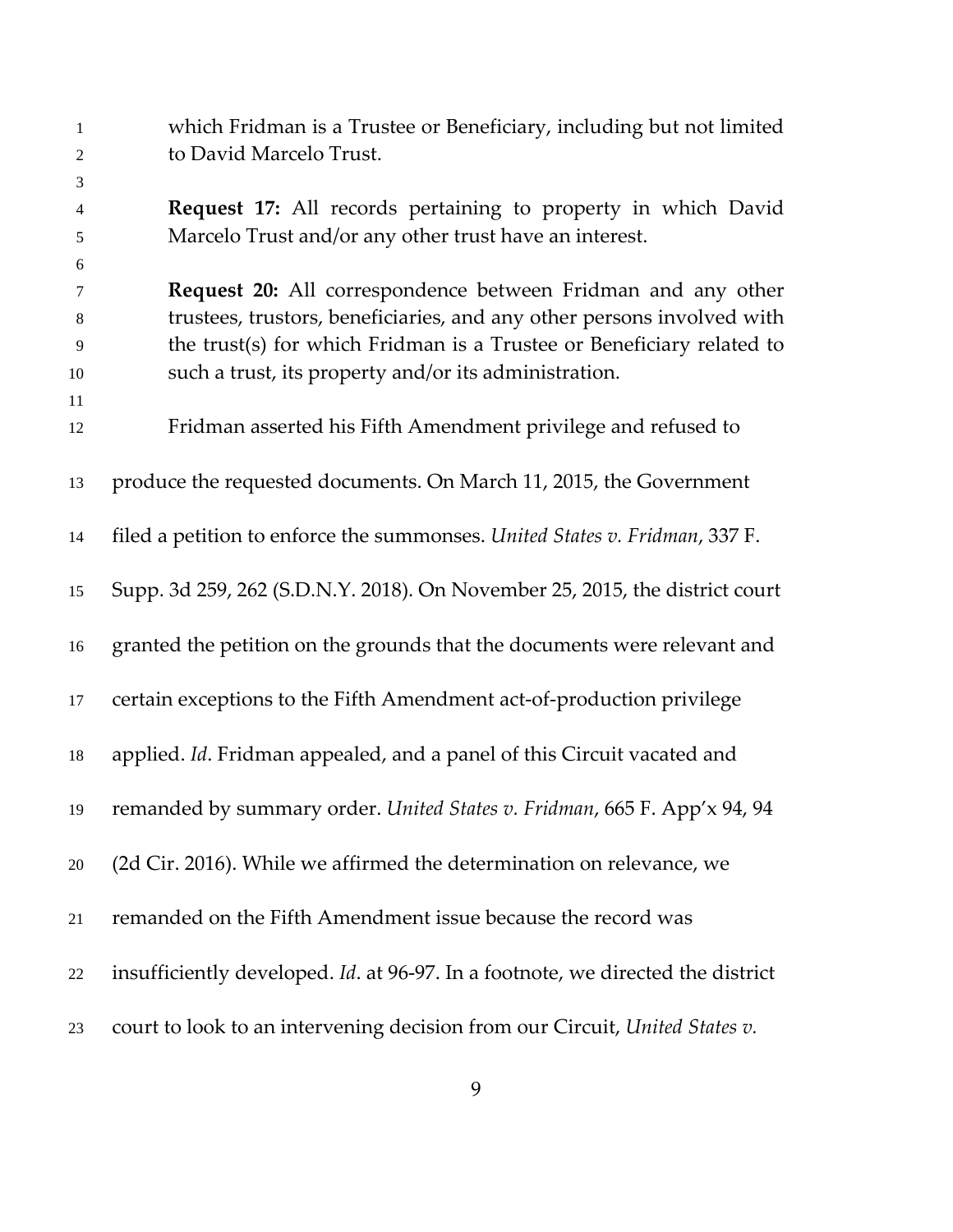| $\mathbf{1}$   | Greenfield, 831 F.3d 106 (2d Cir. 2016), with respect to its analysis of the    |
|----------------|---------------------------------------------------------------------------------|
| $\sqrt{2}$     | foregone conclusion doctrine. Fridman, 665 F. App'x at 96 n.1.                  |
| $\mathfrak{Z}$ | On remand, the district court again granted the petition. Fridman,              |
| $\overline{4}$ | 337 F. Supp. 3d at 264. The district court applied the foregone conclusion      |
| $\mathfrak{S}$ | doctrine to Requests 1, 2 (limited to the Known Accounts only), 4, and 7.       |
| $\sqrt{6}$     | Id. at 268-71. Because the Government "has provided the name of the             |
| $\tau$         | account holder, the bank, the country, and the account number for each of       |
| $8\,$          | the Known Accounts," the district court was satisfied that the Government       |
| $\overline{9}$ | knew of the existence, location, and authenticity of the requested              |
| 10             | documents, as required by Greenfield. Id. at 268-71. The district court also    |
| $11\,$         | held that so-called "traditional trusts" were collective entities for purposes  |
| 12             | of the collective entity rule, and therefore that Requests 1-4, 7, 11-17, and   |
| 13             | 20 were excepted as to all trust-related documents. Id. at 270-72. The          |
| 14             | district court applied the collective entity rule to Request 3 as well because  |
| 15             | the entities listed are collective. Id. at 272-74. Rejecting Fridman's argument |
| 16             | that the Summonses were not served on him in his capacity as                    |
| 17             | representative for any of those entities, the district court reasoned that      |
| 18             | "[r] egardless of the capacity in which Fridman was served, the result is the   |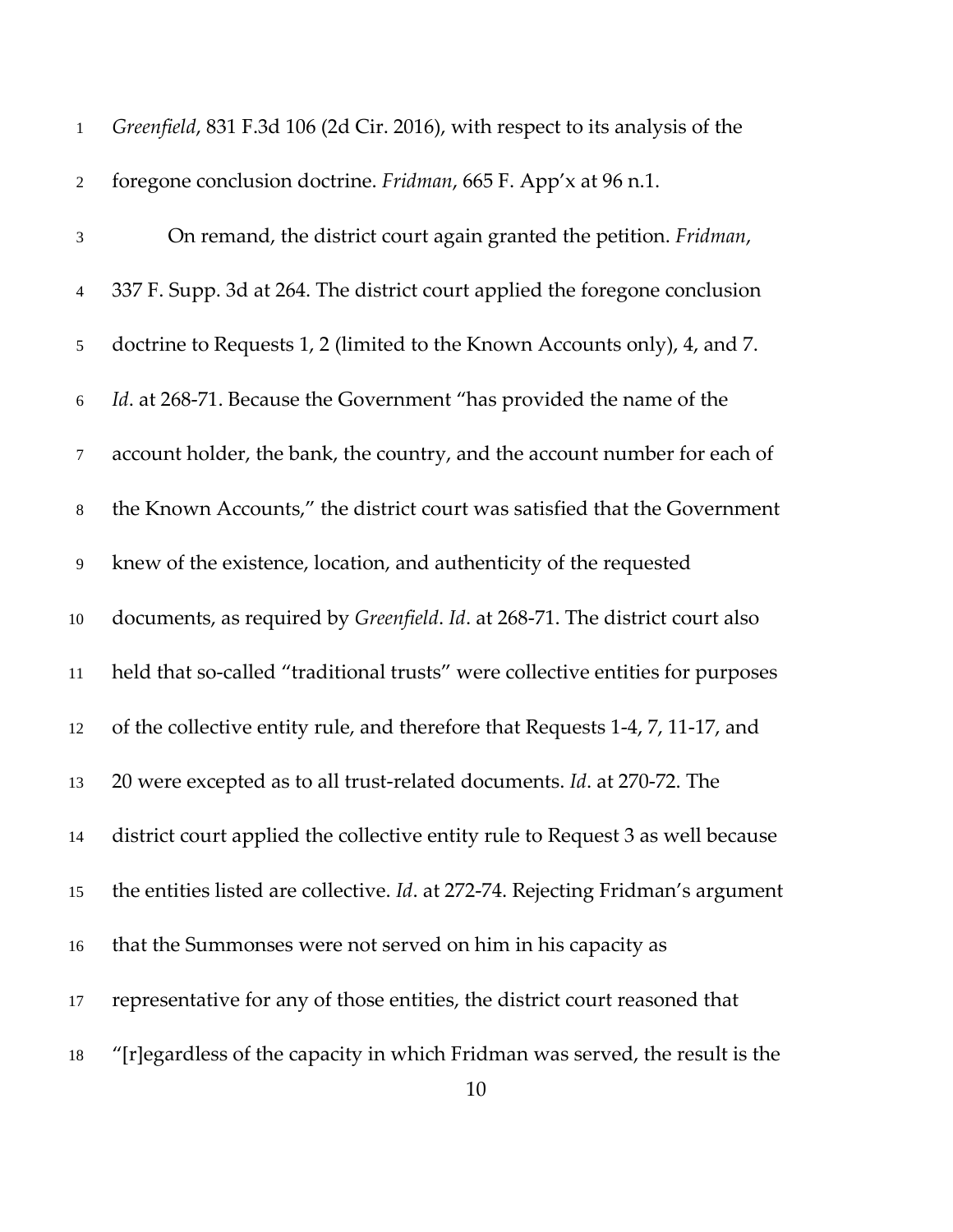| 1                | same: [he] is required to produce documents responsive to Document                 |
|------------------|------------------------------------------------------------------------------------|
| $\boldsymbol{2}$ | Request No. 3 to the extent he possesses such documents in his individual          |
| $\mathfrak{Z}$   | capacity or his capacity as the custodian of a collective entity, including the    |
| $\overline{4}$   | corporations listed in the Document Request." Id. at 273.                          |
| $\sqrt{5}$       | Fridman timely appealed.                                                           |
| 6                | <b>DISCUSSION</b>                                                                  |
| 7                | "We review <i>de novo</i> the District Court's determination of questions of law   |
| $\,8\,$          | as to the Fifth Amendment privilege. But [we] will overturn the District Court's   |
| 9                | determination as to whether the act of producing the documents would involve       |
| 10               | testimonial self-incrimination only where such a finding has no support in the     |
| $11\,$           | record." Greenfield, 831 F.3d at 114 (internal quotation marks and citations       |
| 12               | omitted).                                                                          |
| 13               | The Fifth Amendment provides that no person shall be compelled in a                |
| 14               | criminal case to be a witness against himself. U.S. Const. amend. V. In Fisher v.  |
| 15               | United States, 425 U.S. 391, 409-11 (1976), the Supreme Court defined the contours |
| 16               | of the Fifth Amendment as it applies to document requests. The Court held that     |
| 17               | documents voluntarily prepared prior to the issuance of a summons were not         |
| 18               | compelled testimony, so there was no Fifth Amendment protection for the            |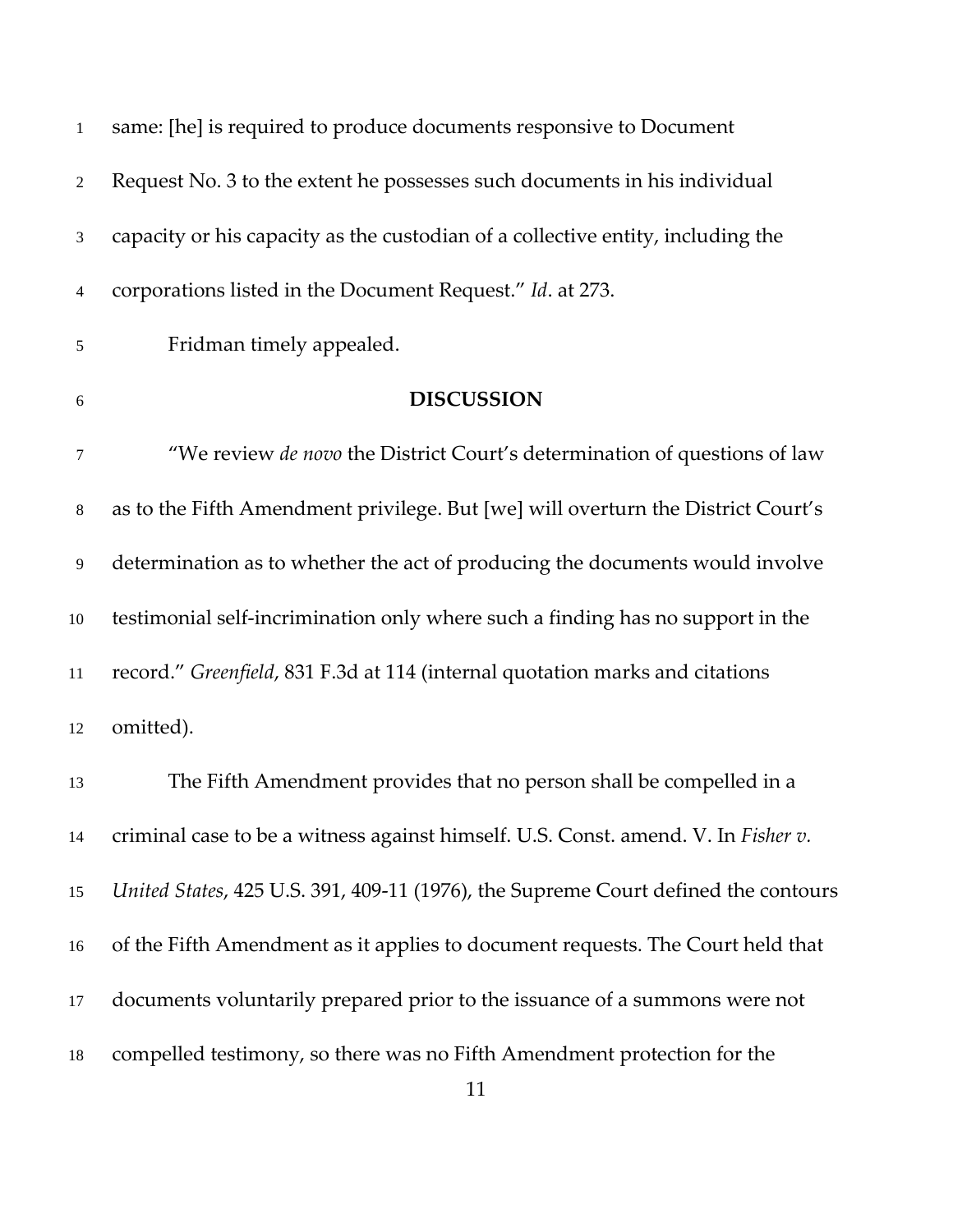| $\mathbf{1}$   | contents of these records. Id. at 410-11. At the same time, however, the Court        |
|----------------|---------------------------------------------------------------------------------------|
| $\overline{2}$ | recognized a narrow privilege against the <i>act</i> of production. Because producing |
| 3              | documents "tacitly concedes the existence of the papers demanded and their            |
| $\overline{4}$ | possession or control by the taxpayer [as well as] the taxpayer's belief that the     |
| $\mathfrak{S}$ | papers are those described in the subpoena," the Court concluded that the act of      |
| 6              | production could, in some cases, communicate incriminatory statements and             |
| $\tau$         | thus may fall under the Fifth Amendment's protection against self-incrimination;      |
| $8\,$          | but the Court hinted that such a determination would be conditioned on the            |
| 9              | "facts and circumstances of particular cases." Id. at 410-11. Similarly, when a       |
| 10             | defendant must "make extensive use of the contents of his own mind in                 |
| 11             | identifying the hundreds of documents responsive to the requests in the               |
| 12             | subpoena," he or she contributes to a "link in the chain" of their prosecution in     |
| 13             | violation of the Fifth Amendment privilege. United States v. Hubbell, 530 U.S. 27,    |
| 14             | 42-43 (2000) (internal quotation marks and citations omitted).                        |
| 15             | The act-of-production privilege is not an absolute one. Fridman challenges            |
| 16             | the district court's ruling that two exceptions to the act-of-production privilege    |
| 17             | permitted enforcement of the requests at issue in this case.                          |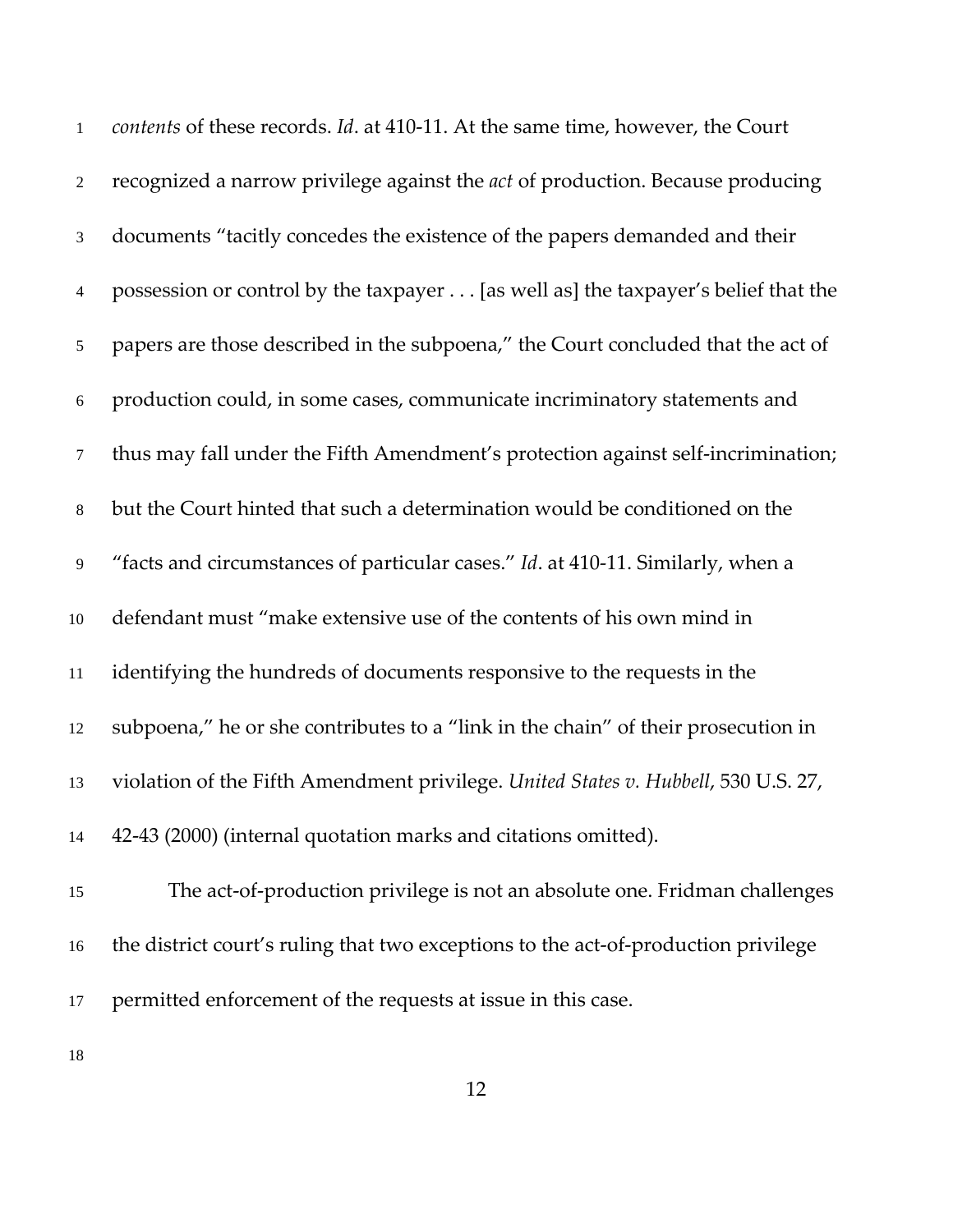## **I. The Foregone Conclusion Doctrine**

| $\overline{2}$   | Under one exception, when "[t]he existence and location of the papers are             |
|------------------|---------------------------------------------------------------------------------------|
| $\mathfrak{Z}$   | a foregone conclusion and the taxpayer adds little or nothing to the sum total of     |
| $\overline{4}$   | the Government's information by conceding that he in fact has the papers,"            |
| 5                | production does not run afoul of the Fifth Amendment. Fisher, 425 U.S. at 411.        |
| 6                | This principle has been aptly called the foregone conclusion doctrine.                |
| $\boldsymbol{7}$ | As referenced above, our Circuit most recently addressed the foregone                 |
| $8\,$            | conclusion doctrine in United States v. Greenfield, 831 F.3d 106, 110 (2d Cir. 2016). |
| 9                | There too, we dealt with a summons related to tax evasion. Id. at 110. In             |
| $10\,$           | Greenfield, we explained that for the foregone conclusion exception to apply, the     |
| 11               | Government must establish "with reasonable particularity" its knowledge as to         |
| 12               | $''(1)$ existence of the documents, (2) the taxpayer's possession or control of the   |
| 13               | documents and (3) the authenticity of the documents." Id. at 115; see also id. at     |
| 14               | 119.3                                                                                 |

<span id="page-12-0"></span><sup>&</sup>lt;sup>3</sup> We acknowledged that "both our court and our sister circuits have struggled with the extent of Government knowledge necessary for a foregone-conclusion rationale to apply." *Greenfield*, 831 F.3d at 116. Indeed, in *Greenfield*, we wrestled with enunciating the requisite level of knowledge of each specific responsive document covered by the Summons. On the other hand, the Government must *know*, and not merely *infer*, that the sought documents exist, that they are under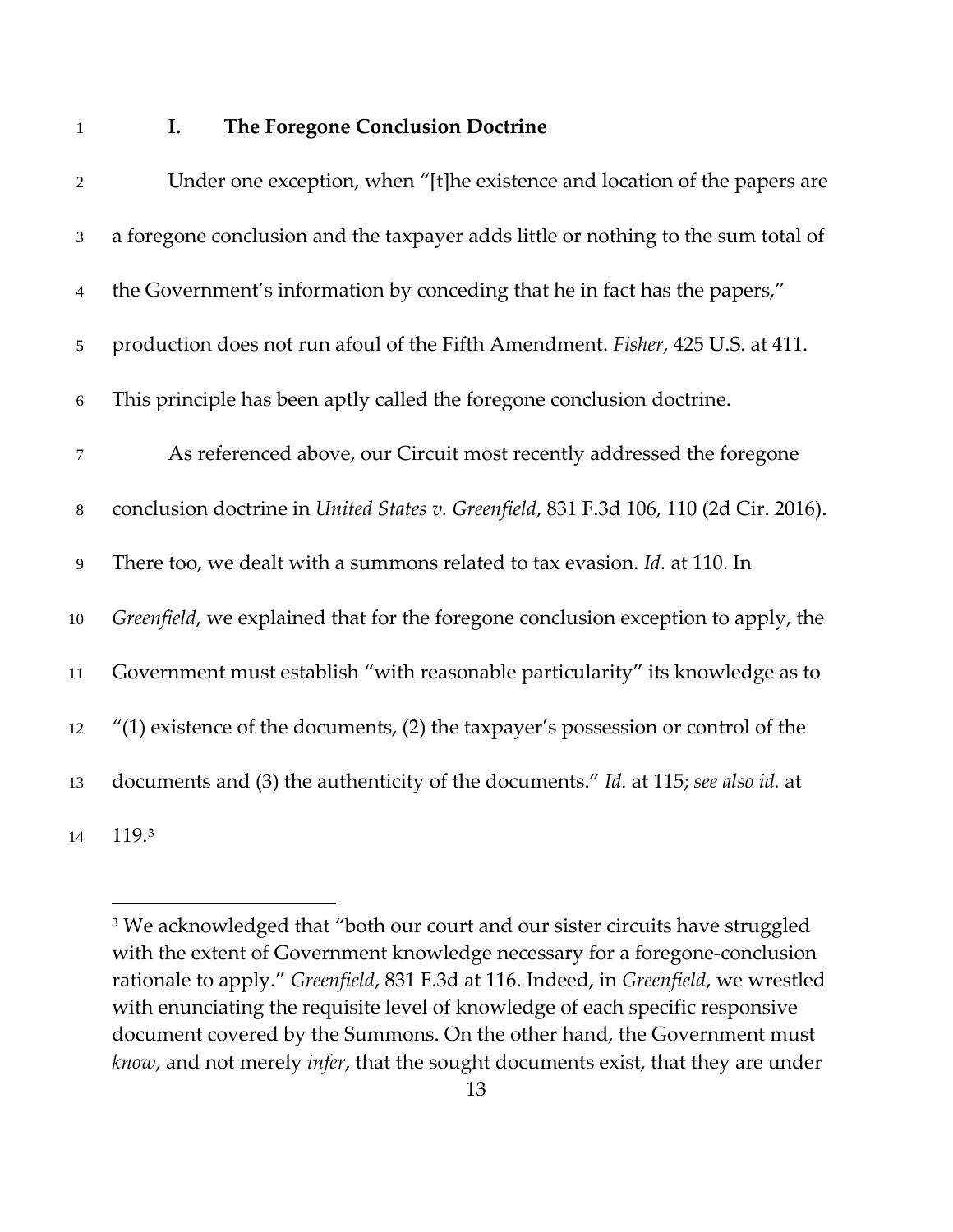| $\mathbf{1}$   | To meet the existence requirement, the "Government is not required to           |
|----------------|---------------------------------------------------------------------------------|
| $\overline{2}$ | have actual knowledge of the existence and location of each and every           |
| $\mathfrak{Z}$ | responsive document." Id. at 116. When a summons seeks "customary account       |
| $\overline{4}$ | documents related to financial accounts that [the Government] knew existed,"    |
| 5              | the documents' existence is a foregone conclusion. Id. at 118.                  |
| $\sqrt{6}$     | Although we did not explicitly define "control" in the context of the           |
| $\tau$         | foregone conclusion doctrine in Greenfield, we start from the premise that a    |
| $\,8\,$        | taxpayer's "possession or control of the [requested] documents" is one of the   |
| $\overline{9}$ | "communicative elements" protected by the Fifth Amendment. Id. at 115           |
| 10             | (emphasis added); see also Fisher, 425 U.S. at 409-11. The Government may       |
| 11             | therefore satisfy the control requirement by establishing its knowledge of the  |
| 12             | physical possession of the requested documents by the subpoenaed individual,    |
| 13             | see Fisher, 425 U.S. at 411-12, or the subpoenaed individual's control over the |
| 14             | requested documents, see Greenfield, 831 F.3d at 119 (explaining that an        |

the control of defendant, and that they are authentic." *Id.* (citation omitted). The "sweet spot" for the Government's level of knowledge is somewhere between "perfect knowledge" and a "mere inference." Determining whether the foregone conclusion doctrine applies requires a fact-intensive, case-by-case analysis. *Id.* at 119-28.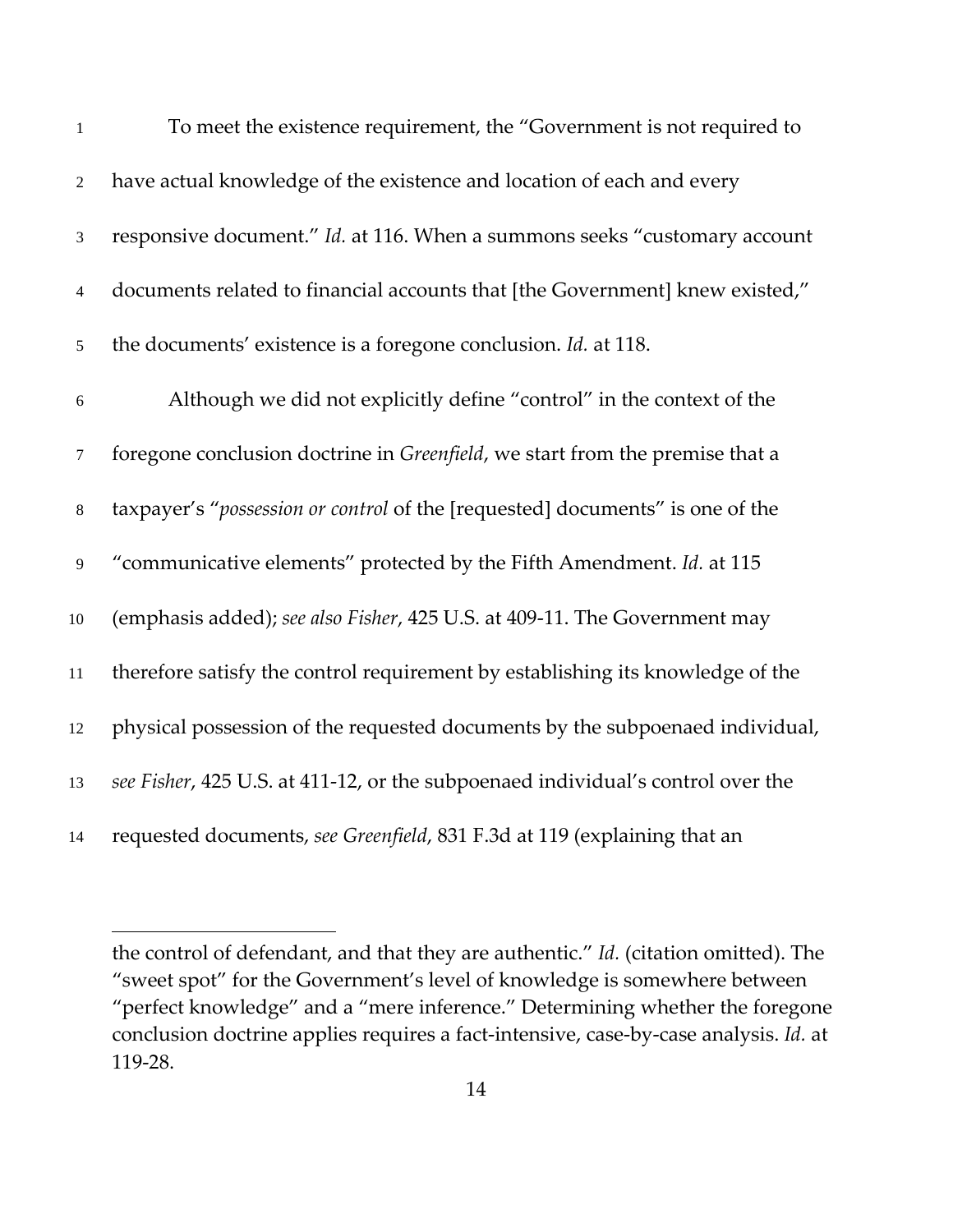| $\mathbf{1}$   | individual's ability or authority to receive the requested documents is an           |
|----------------|--------------------------------------------------------------------------------------|
| $\overline{2}$ | essential part of being able to control the documents); id. at 199 n.10 ("[B]oth a   |
| 3              | general power of attorney and the power to give instructions would suffice to        |
| 4              | provide [the individual] with control over [the requested] documents."); see also    |
| 5              | Matter of Marc Rich & Co., A.G., 707 F.2d 663, 667 (2d Cir. 1983) ("The test for the |
| $6\,$          | production of documents is control, not location); Control, Black's Law Dictionary   |
| $\tau$         | (11th ed. 2019) (defining "control" as "[t]o exercise power or influence over").     |
| $8\,$          | Thus, if the Government can prove it knows that an individual controls the           |
| 9              | disposition of assets in an account, it follows that that individual controls the    |
| 10             | requested documents associated with that account-given the Government has            |
| $11\,$         | satisfied the existence requirement.                                                 |
| 12             | With respect to the authenticity requirement, documents may be                       |
| 13             | "implicitly" authenticated if an individual complies with a summons demanding        |
| 14             | production of documents, and the Government establishes that "th[ose]                |
| 15             | documents are in fact what they purport to be" and "the taxpayer [was] not           |
| 16             | forced to use his discretion in selecting the responsive documents." Greenfield,     |
| 17             | 831 F.3d at 118 (internal quotation marks and citation omitted). Additionally, the   |
| 18             | Government can "independently establish[]" authenticity in several ways: "a)         |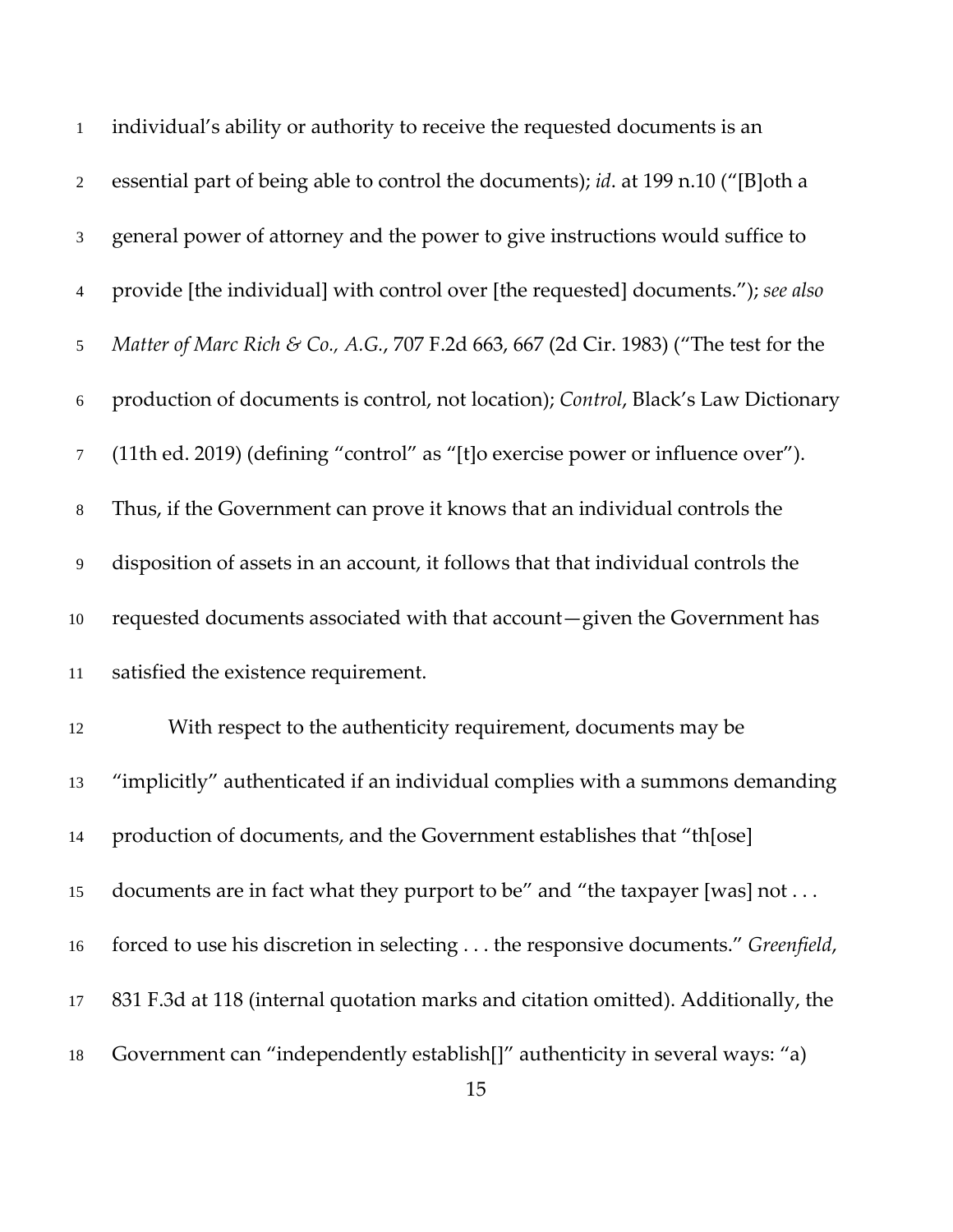| $\mathbf{1}$   | through the testimony of third parties familiar with that type of document, b) by         |
|----------------|-------------------------------------------------------------------------------------------|
| $\overline{2}$ | comparison to a prior version of the document, or c) by comparison to other               |
| $\mathfrak{Z}$ | related documents." Id. (citations omitted).                                              |
| $\overline{4}$ | There is a critical temporal requirement as well. The Government must                     |
| $\mathfrak{S}$ | prove its knowledge at the time the summons was issued. Id. at 119. "Relevant"            |
| $\sqrt{6}$     | to this inquiry is whether "the Government can demonstrate that the documents             |
| $\tau$         | ever existed." Id. at 119. "[I]n many circumstances, the Government's ability to          |
| $8\,$          | establish existence and control as of an earlier date does permit an inference of         |
| $\overline{9}$ | existence and control as of the date of the Summons." Id. at 125 (emphasis                |
| $10\,$         | added). When considering whether such an inference of continued existence and             |
| $11\,$         | control is available, <sup>4</sup> we have borrowed and applied a balancing test from the |
| 12             | Eighth Circuit that examines: "(1) the nature of the documents, (2) the nature of         |
| 13             | the business to which the documents pertained, (3) the absence of any indication          |
| 14             | that the documents were transferred to someone else or were destroyed, and (4)            |
| 15             | the relatively short time period between the date as of which possession was              |

<span id="page-15-0"></span> We stress that this inference of continued existence and control is different than the "inference" forbidden in *Greenfield*. The inference *allowed* in *Greenfield* is one of continued existence and control, not of knowledge itself.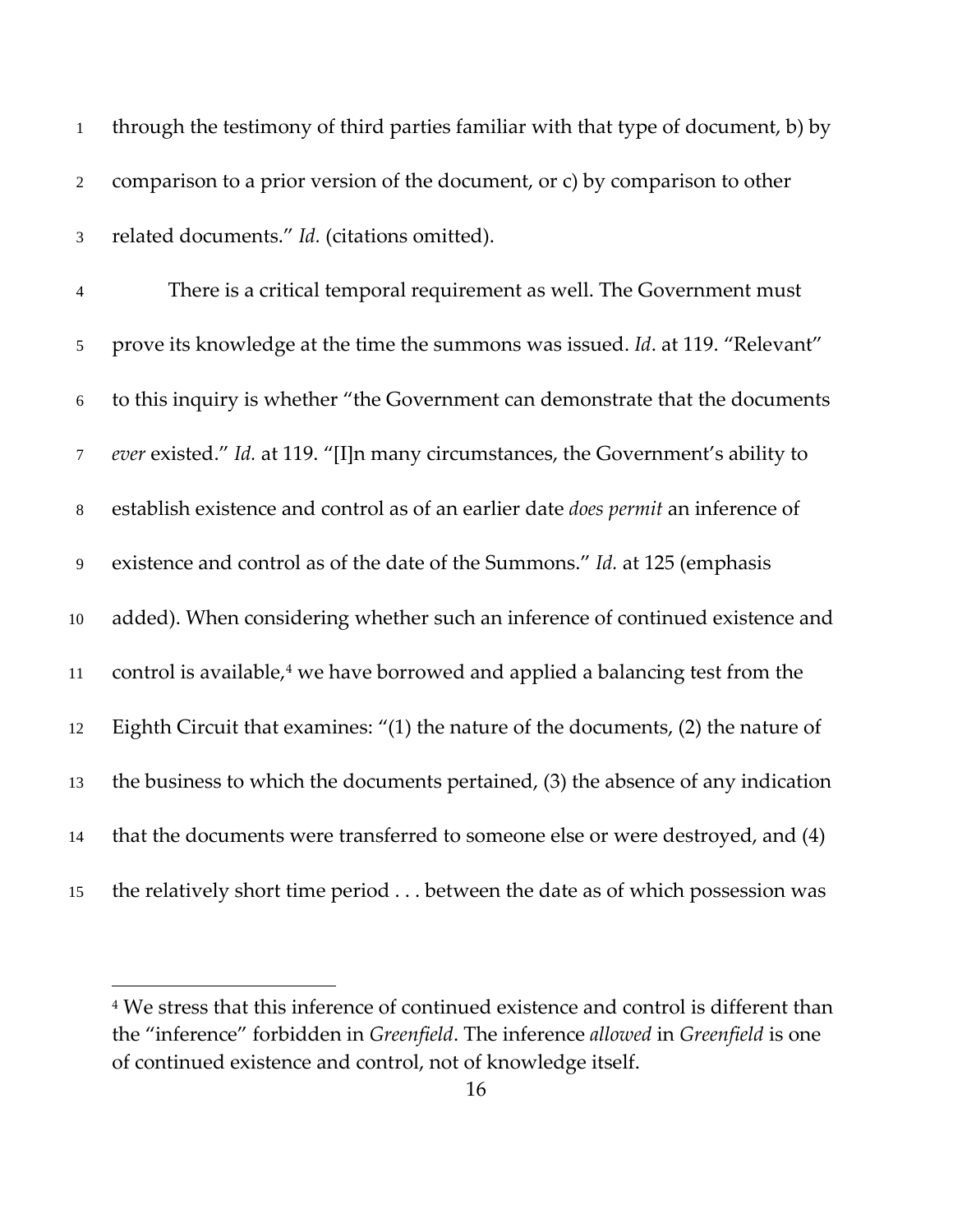shown and the date of the ensuing IRS summons."<sup>[5](#page-16-0)</sup> Id. at 125-26 (internal quotation marks and citation omitted).

| $\mathfrak{Z}$ | Greenfield provides a bifurcated approach to the foregone conclusion                |
|----------------|-------------------------------------------------------------------------------------|
| $\overline{4}$ | analysis when the "inference" of continued existence and control is at play. First, |
| 5              | we examine "whether the Government can establish the existence, control, and        |
| 6              | authenticity of each category of sought documents" at some point prior to the       |
| $\tau$         | issuance of the summons. <i>Id.</i> at 119. For those documents for which the       |
| 8              | Government's evidence suffices, we then examine "whether it is a foregone           |
| 9              | conclusion that these documents remained in [the individual's] control through      |
| 10             | the issuance of the Summons Only if that retention is a foregone conclusion         |
| 11             | will the issuance of the Summons not violate [the] Fifth Amendment privilege."      |
| 12             | Id. at 123.6                                                                        |
| 13             | In this case, Fridman challenges the district court's determination that the        |

14 foregone conclusion doctrine allows enforcement of Requests 1, 2, 4, and 7. He

<span id="page-16-0"></span><sup>&</sup>lt;sup>5</sup> We read "possession" here as synonymous with "control" in the context of the foregone conclusion doctrine analysis.

<span id="page-16-1"></span><sup>&</sup>lt;sup>6</sup> We note that the Government does not need to prove authentication at an earlier date so long as it can authenticate the documents as of the issuance of the summons.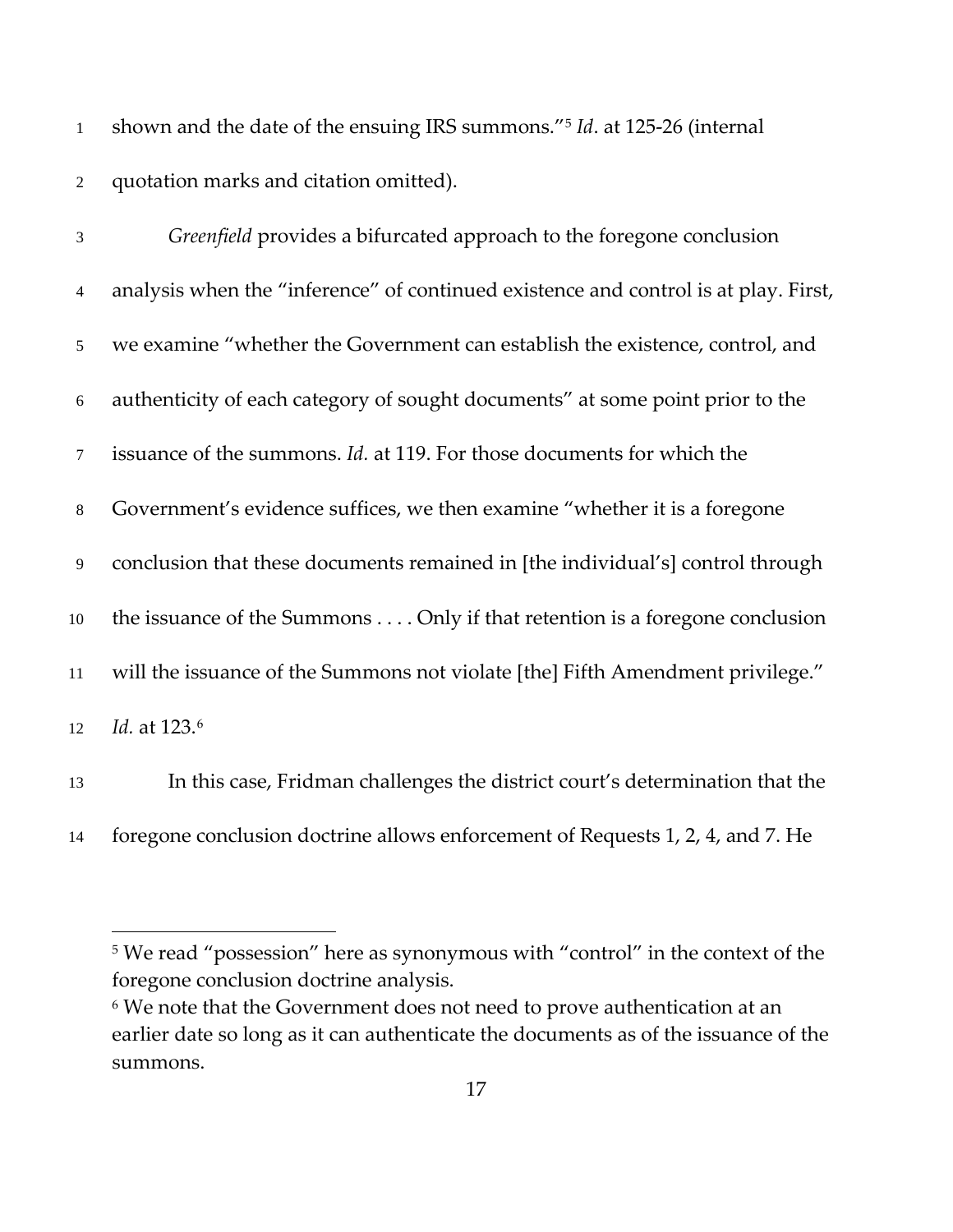| $\mathbf{1}$   | makes two primary arguments. First, he claims that the district court misapplied           |
|----------------|--------------------------------------------------------------------------------------------|
| 2              | our decision in <i>Greenfield</i> . Second, he asserts that enforcing these Requests would |
| 3 <sup>7</sup> | require him to provide testimonial information because the Government has                  |
| 4              | failed to establish its knowledge of the relevant documents with reasonable                |
| 5 <sup>5</sup> | particularity. We are not persuaded by either argument.                                    |

## **1. Existence**

 There is no doubt that the Government knows that the Known Accounts existed prior to the issuance of the Summonses. Exhibit B, which lists the Known Accounts, specifies the account holder, account number, the bank, and the location (by country) for each account. Based on filings from Fridman or his representative, the Government also knows the following about the listed accounts: (1) the Personal Accounts existed in 2008; (2) the HSBC Account existed in the years 2003-2010; (3) the Consist Consultoria Systemast Repre Corporate Accounts and Wanstat Systemar Corporate Account existed in 1991; (4) the Consist France Corporate Accounts existed in 1998; (5) the Consist Asia Pacific Corporate Account existed in 1998; and (6) two of the Mak Data System Corporate Accounts existed in 1998 and in the years 2000-2004 while four others existed in 2004 and 2005.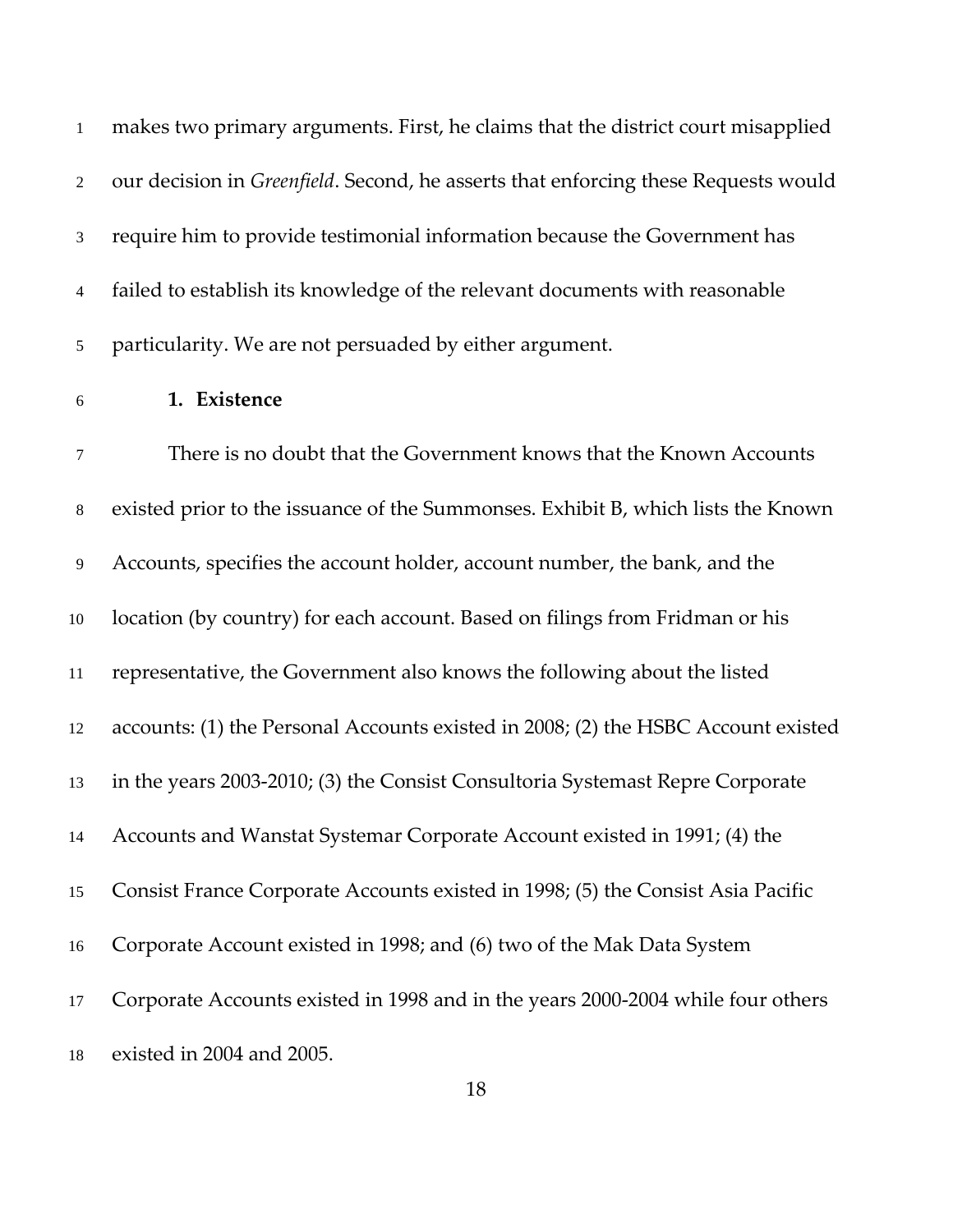| $\mathbf{1}$   | Requests 1, 2, 4, and 7 seek "customary account documents" from the               |
|----------------|-----------------------------------------------------------------------------------|
| $\overline{2}$ | Known Accounts: (1) records sufficient to show the opening and closing dates of   |
| 3              | the Known Accounts (listed in Exhibit B) $^7$ ; (2) bank statements for the Known |
| $\overline{4}$ | Accounts for 2006 and 2007; (3) bank statements and account opening documents     |
| 5              | for certain Personal Accounts and the HSBC Account, from the account opening      |
| $6\,$          | date through to January 31, 2009; and (4) bank records for transactions that the  |
| $\tau$         | Government knows occurred between the HSBC Account and an unknown                 |
| $8\,$          | Citibank account. These requested documents-bank statements, account              |
| $\overline{9}$ | opening documents, transaction records, and account closing documents—are all     |
| $10\,$         | quintessential customary account documents. Because of this, and because these    |
| 11             | documents pertain to "financial accounts that [the Government] knew existed,"     |
| 12             | their existence is a foregone conclusion. Greenfield, 831 F.3d at 118.            |
| 13             | Fridman offers a number of unavailing counterarguments. First, Fridman            |
| 14             | argues that the Government has not proven that it knows the specific requested    |
| 15             | documents existed. But it was not required to do so. Greenfield makes clear that  |

<span id="page-18-0"></span> The Government no longer seeks records under the foregone conclusion doctrine for the four Argentina-based Corporate Accounts. Moreover, although not a foreign account, the Government also does not seek records under the foregone conclusion doctrine for the U.S. Citibank account.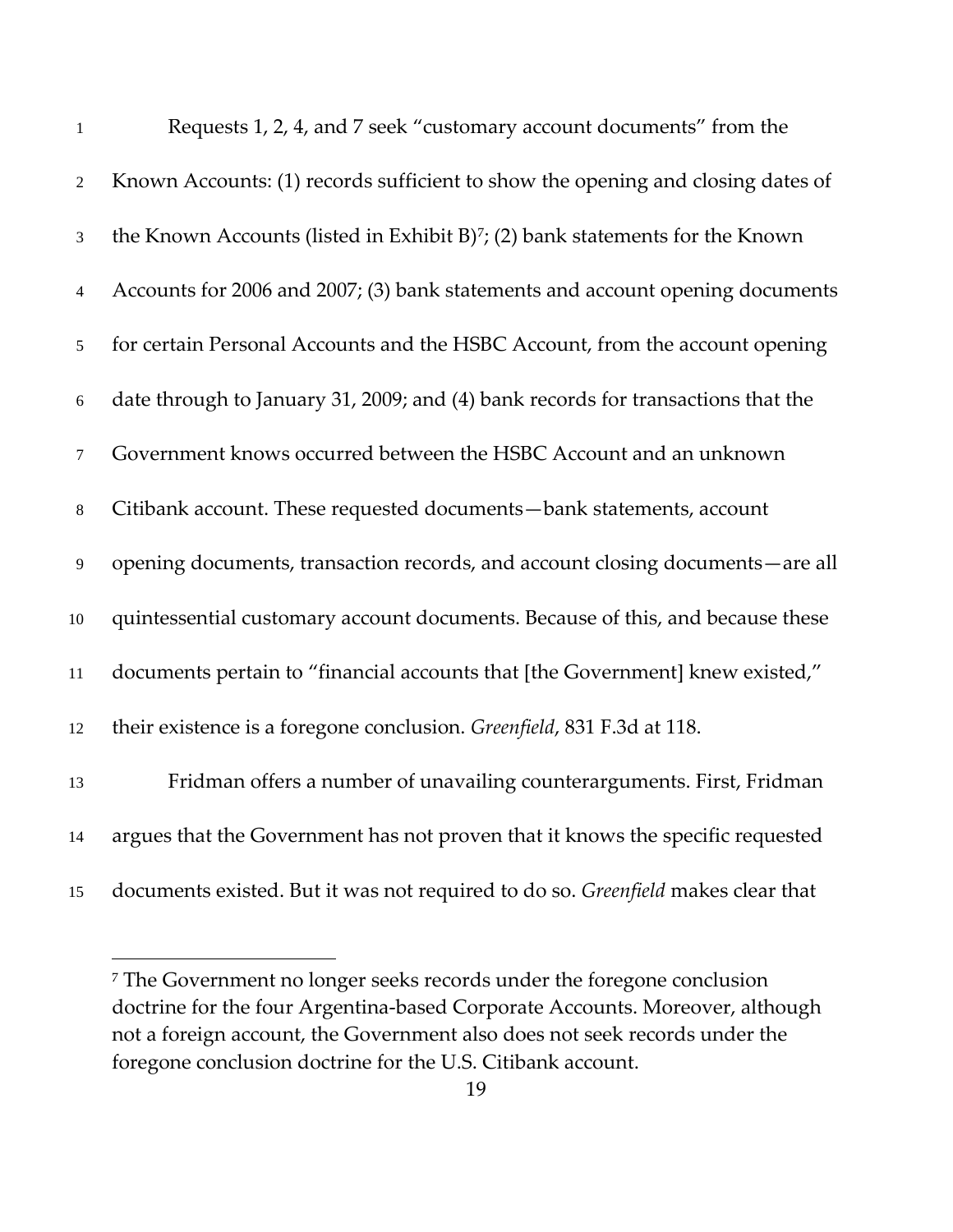| $\mathbf{1}$   | even if "the Government does not have specific knowledge of every document       |
|----------------|----------------------------------------------------------------------------------|
| 2              | that is responsive to the Summons, such specific knowledge exceeds what is       |
| 3              | required under a 'reasonable particularity' standard." Id. at 119. And when      |
| $\overline{4}$ | dealing with customary account documents, proof of the account's existence is    |
| 5              | sufficient to show knowledge of the account documents with a reasonable          |
| $\sqrt{6}$     | particularity. Id. Therefore, because the Government knows of the accounts'      |
| $\tau$         | existence, it has met its burden.                                                |
| 8              | Fridman's argument has the most traction with respect to Requests 1 and          |
| 9              | 2. As to the account closing documents sought in Request 1, it is true that the  |
| 10             | Government does not know for certain that any of the Known Accounts, other       |
| $11\,$         | than the HSBC Account, have been closed. And unlike account opening              |
| 12             | documents, which must necessarily exist for all the Known Accounts, account      |
| 13             | closing documents will only exist for those accounts that have been closed.      |
| 14             | Therefore, it is not as obvious whether knowledge of closing documents can be    |
| 15             | predicated on knowledge of the accounts' existence. Similarly, although Request  |
| 16             | 2 seeks bank documents for 2006 and 2007, the Government does not know for a     |
| 17             | fact that the Personal or Corporate Accounts existed in those years; the IRS has |
| 18             | documents showing the Personal Accounts existed in 2008, and it knows the        |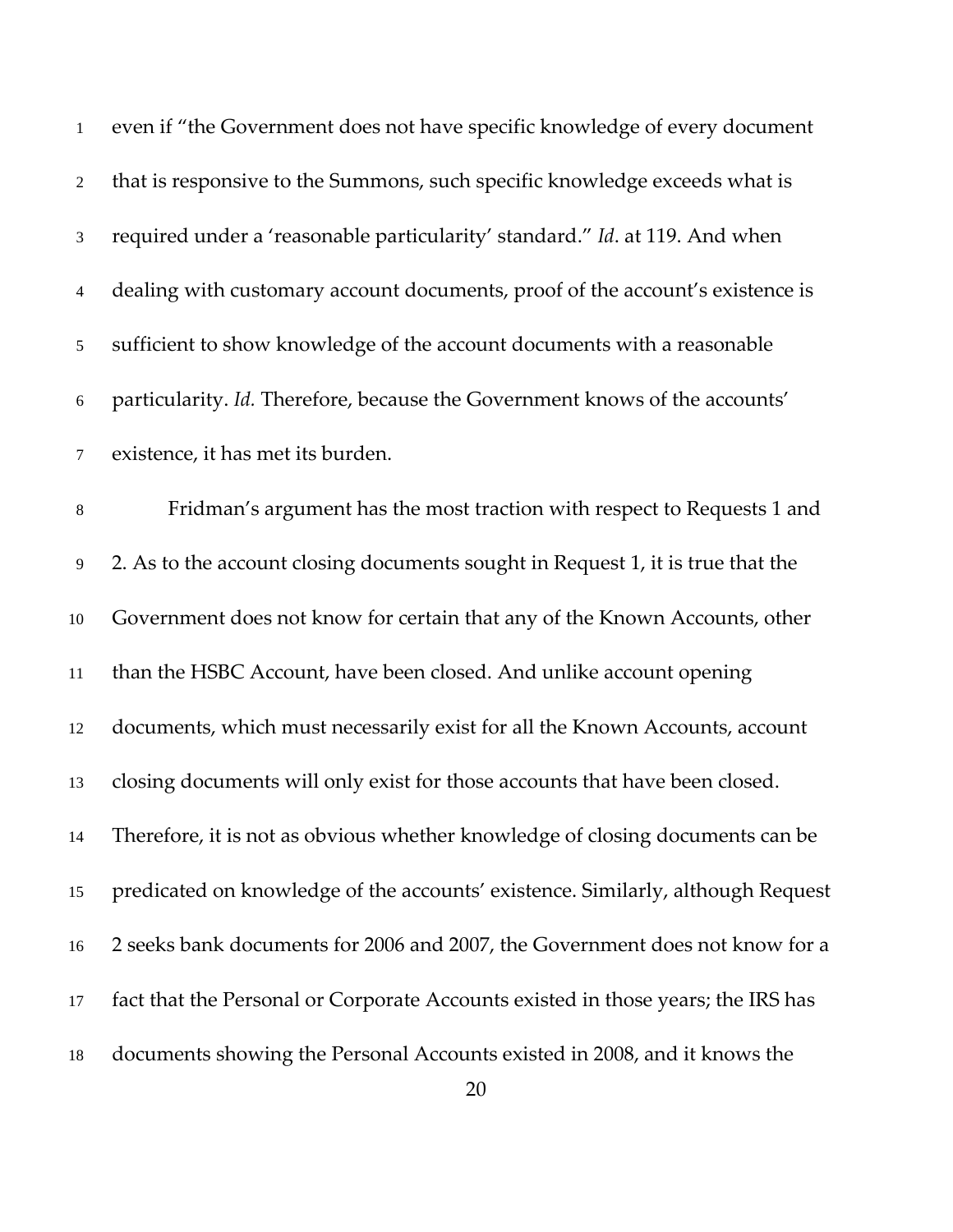FBAR filings for the relevant Corporate Accounts were made at various points from 1991 to 2005.

| 3              | But the Government does not need specific knowledge that the accounts            |
|----------------|----------------------------------------------------------------------------------|
| $\overline{4}$ | had been closed or that the accounts existed in 2006 and 2007. Such a            |
| $\mathfrak{S}$ | requirement does not square with our decision in Greenfield. In Greenfield, the  |
| $6\,$          | summons called for, inter alia, all documents in Greenfield's possession for a   |
| $\tau$         | certain account. Id. at 112-13. There, we held that the Government had           |
| $8\,$          | sufficiently proven its knowledge of the existence of those documents because of |
| $\overline{9}$ | its knowledge of the account's existence in 2001 and because the documents       |
| 10             | sought were customary account documents. Id. at 119. It was no matter that the   |
| $11\,$         | category of documents sought-"all documents in [Greenfield's] possession"        |
| 12             | pertaining to the account-was sweeping and significantly broader than            |
| 13             | Requests 1 and 2 here. See id. at 113. Thus, even though the Government in this  |
| 14             | case does not have "specific knowledge of every document that is responsive to   |
| 15             | the Summons," such a heightened standard is not required under our               |
| 16             | "reasonable particularity" standard, nor does it align with our analysis in      |
| 17             | Greenfield. Id.                                                                  |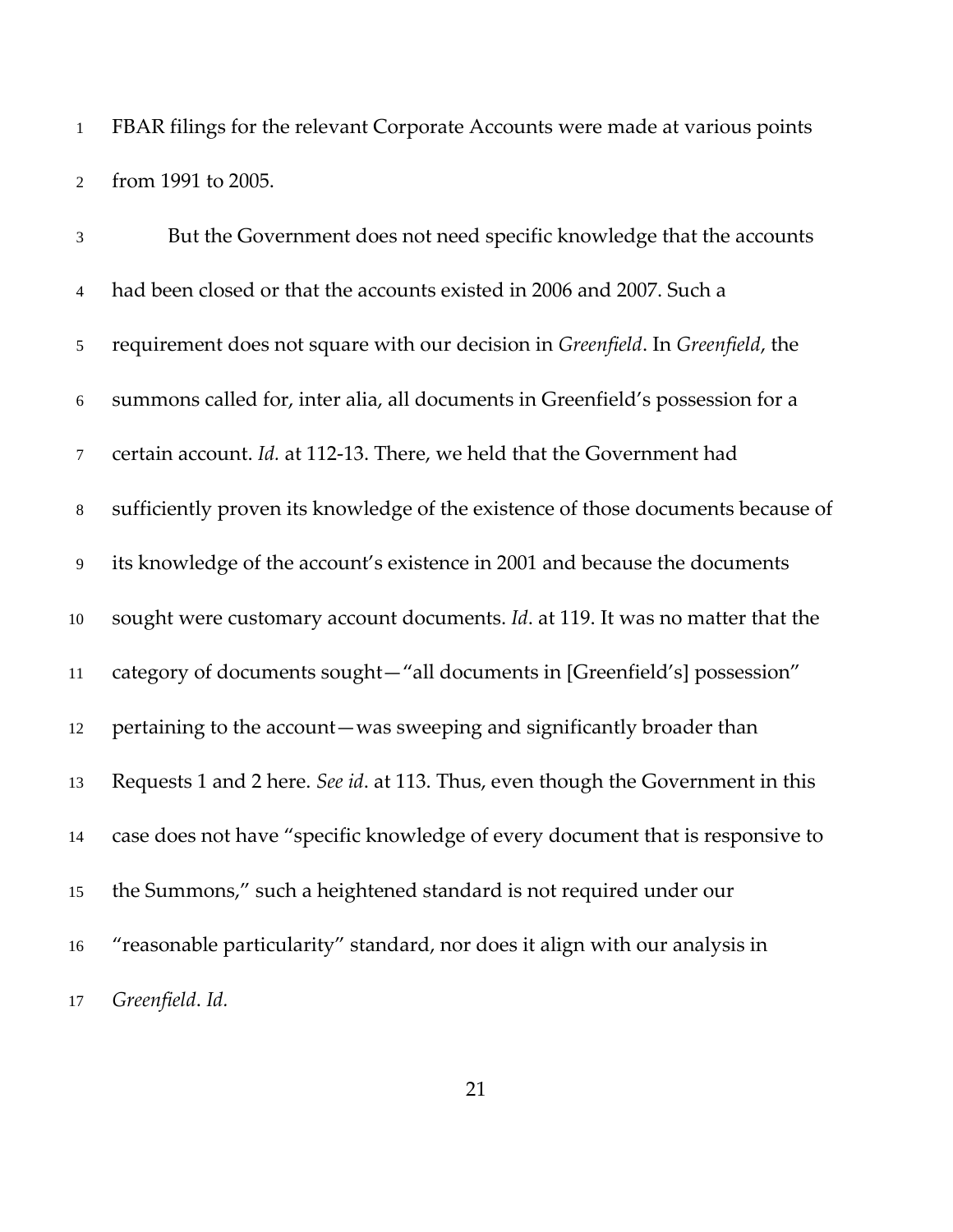| $\mathbf{1}$   | Fridman also contends that the Government does not have specific                       |
|----------------|----------------------------------------------------------------------------------------|
| $\overline{2}$ | knowledge of the facts contained in the documents soughtBut in arguing that the        |
| $\mathfrak{Z}$ | Government must know of the facts contained in the documents, Fridman                  |
| 4              | conflates the documents' contents with their existence. The distinction is a           |
| 5              | consequential one: the contents of documents are not covered by the Fifth              |
| 6              | Amendment privilege. Fisher, 425 U.S. at 409-10. Therefore, the Government need        |
| $\tau$         | not prove its knowledge of the documents' contents. Further, In re Katz, 623 F.2d      |
| $8\,$          | 122, 126 (2d Cir. 1980), is not to the contrary. In <i>In re Katz</i> , the Government |
| 9              | sought "all documents relating to any dealings or business with any company            |
| 10             | owned, operated or controlled" by an individual named Benjamin Jamil. Id. at           |
| 11             | 123. We denied enforcement of the subpoena as written because the Government           |
| 12             | did not know the identity of the corporations, Jamil's relationship with them, or      |
| 13             | whether some documents may be protected by attorney-client privilege. Id. at           |
| 14             | 126-27. We remanded to the district court to either conduct in camera review or        |
| 15             | limit enforcement of the subpoena to public documents related to known entities.       |
| 16             | Id. But here, the Government knows the accounts whose records are sought and           |
| 17             | their connection to Fridman.                                                           |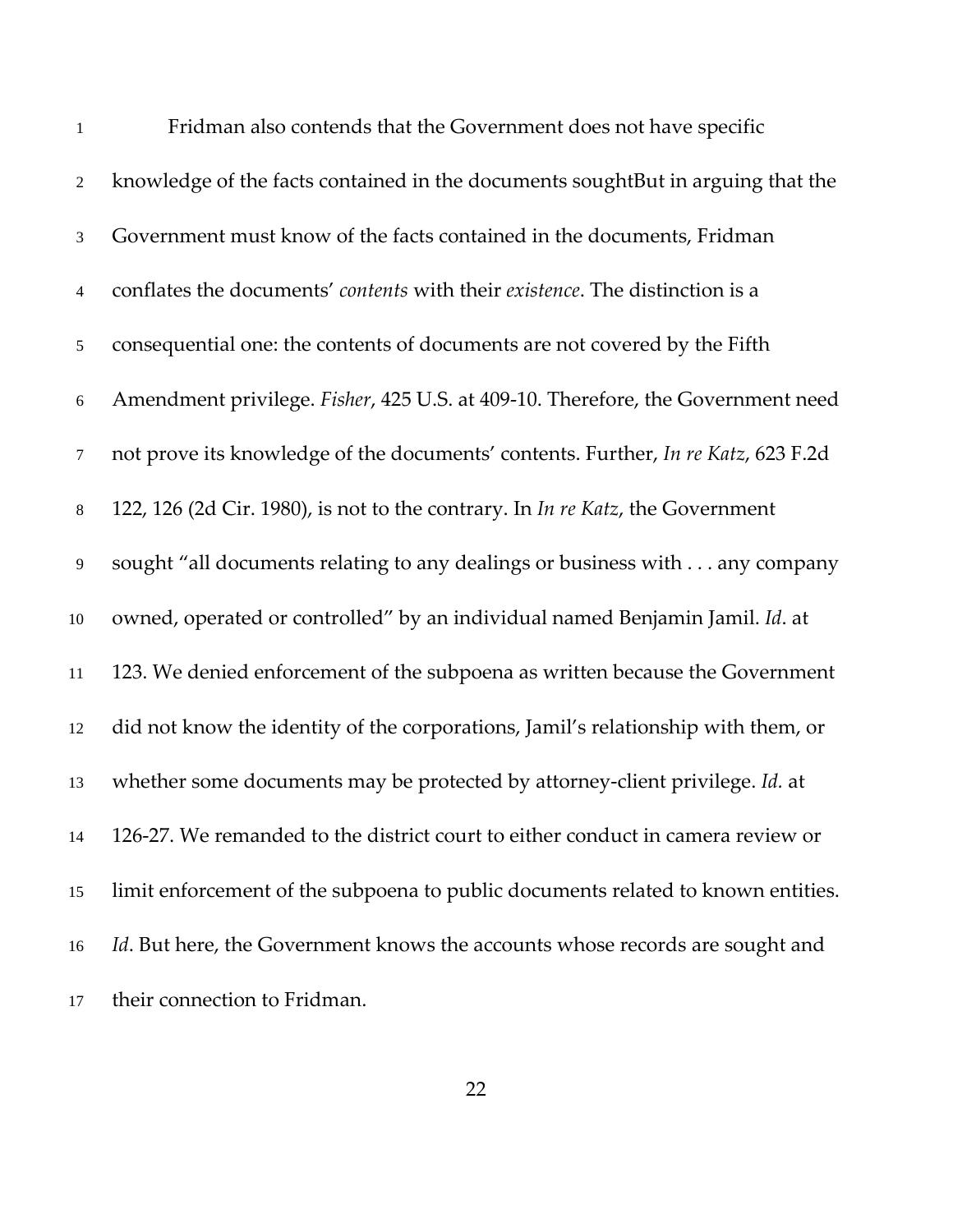| -1             | Because the Government knew the accounts existed and requested only                |
|----------------|------------------------------------------------------------------------------------|
| $\overline{2}$ | customary account documents, we conclude that there is sufficient evidence in      |
| 3              | the record to support the Government's knowledge as to the documents'              |
| 4              | existence for Requests 1, 2, 4, and 7.                                             |
| 5              | 2. Prior Control                                                                   |
| 6              | The record establishes that Fridman's representative provided account              |
| $\tau$         | statements or other bank records to the IRS in 2012 for the Personal and HSBC      |
| 8              | Accounts. Moreover, Fridman held the Personal Accounts individually in his         |
| 9              | name, and the HSBC Account was held in the name of the David Marcelo Trust,        |
| 10             | for which Fridman serves as Trustee. This is sufficient to establish the           |
| 11             | Government knew Fridman had control over the Personal and HSBC Accounts.           |
| 12             | See id. at 119-20.                                                                 |
| 13             | With respect to the relevant Corporate Accounts, Fridman made FBAR                 |
| 14             | filings at various points from 1991 to 2005. An individual must file an FBAR if he |
| 15             | has "a financial interest in, or signature or other authority over" a foreign      |
| 16             | financial account. 31 C.F.R. § 1010.350(a). By filing FBARs for the Corporate      |
| 17             | Accounts, Fridman indicated that he had control over those accounts' records as    |
| 18             | of the years of those corresponding filings. See id. $\S$ 1010.350(a), (e)-(f).    |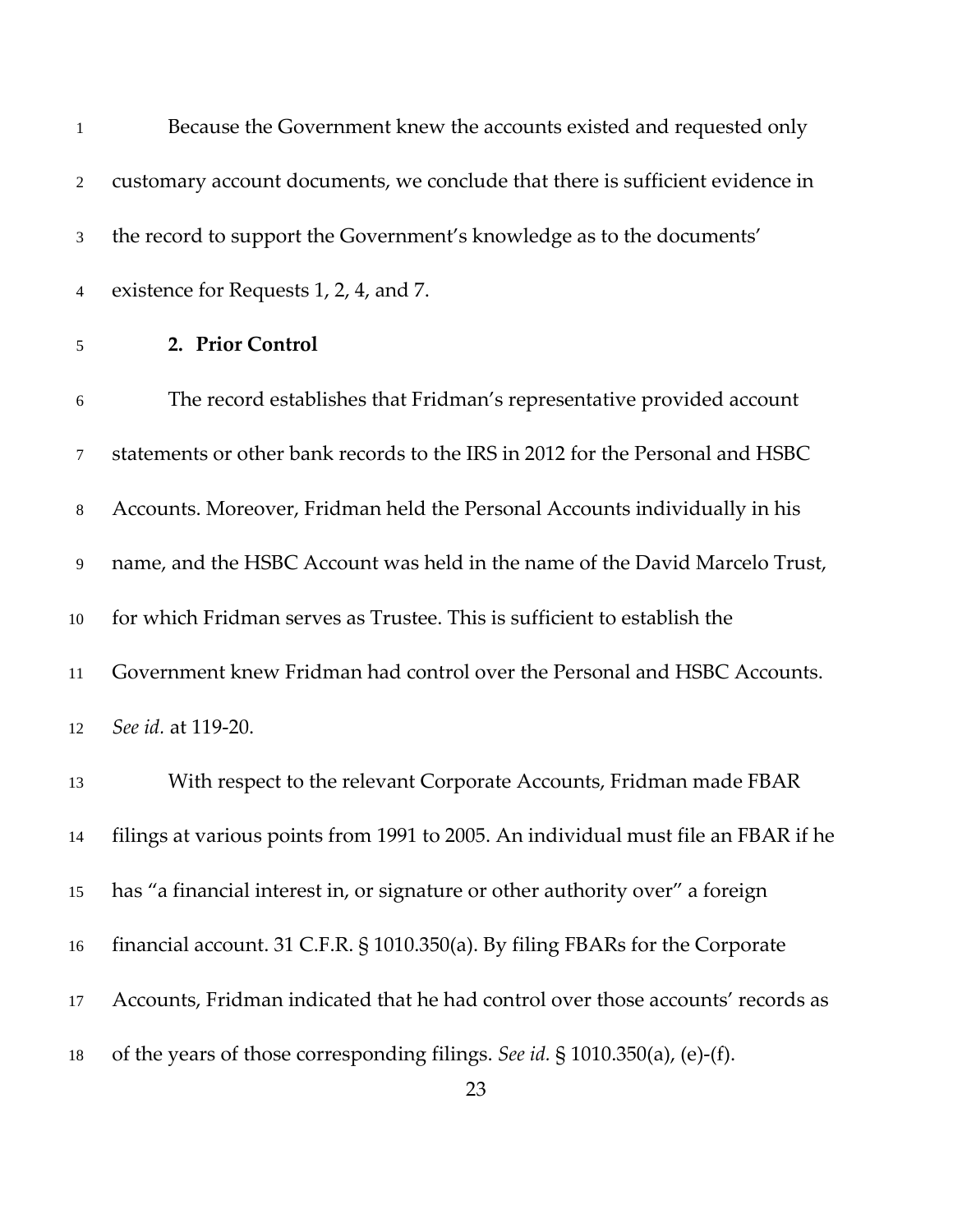| $\mathbf{1}$   | Although Fridman argues that certain requested documents would be in                    |
|----------------|-----------------------------------------------------------------------------------------|
| $\overline{2}$ | the possession of offshore banks, not the account owner, this argument is               |
| 3              | inapposite. We first note that the Government was not required to establish that        |
| 4              | Fridman possessed the documents; rather, it was required to prove possession or         |
| 5              | control of the documents. See Fisher, 425 U.S. at 410; see also Greenfield, 831 F.3d at |
| $6\,$          | 119-21. Moreover, we have previously explained that "[t] he test for the                |
| 7              | production of documents is control, not location." Matter of March Rich & Co.,          |
| $8\,$          | A.G., 7070 F.2d at 667 (holding that a witness cannot resist the production of          |
| 9              | documents on the ground that the documents are located abroad).                         |
| $10\,$         | Because Fridman or his representative filed FBARs and copies of                         |
| 11             | documents pertaining to the Known Accounts, there is sufficient evidence in the         |
| 12             | record to establish the Government's knowledge of Fridman's control over the            |
| 13             | requested documents.                                                                    |
| 14             | 3. Inference of Continued Existence and Control                                         |
| 15             | Having concluded that the Government has met its burden of showing                      |
| 16             | that the documents existed and were in Fridman's control at one point, we now           |
| 17             | turn to the question of existence and control at the time the Summonses were            |
| 18             | issued in 2013. See Greenfield, 831 F.3d at 123. In doing so, we are permitted to       |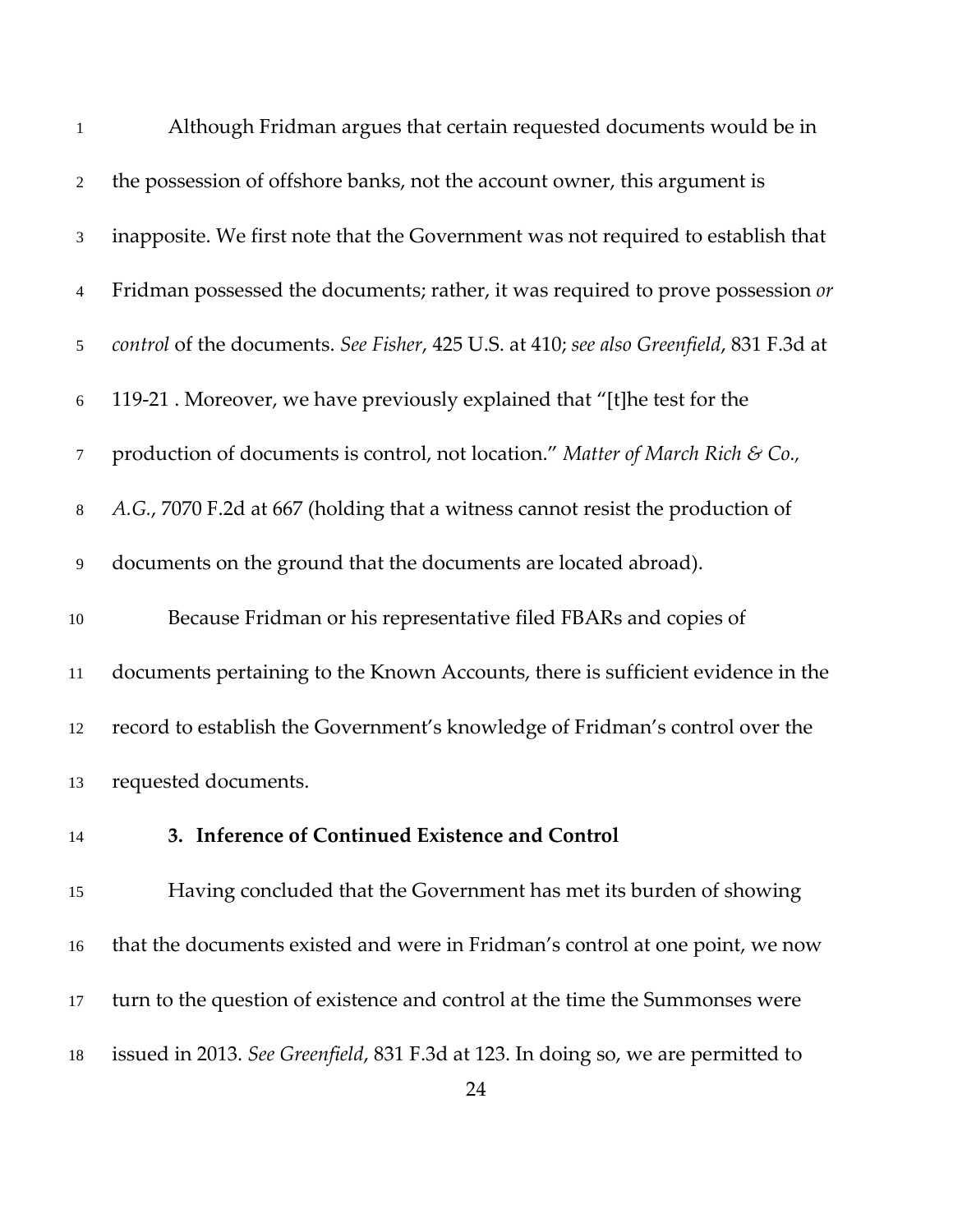infer existence and control if the four factors from the *Greenfield* balancing test weigh in favor of such an inference. *Id.* at 125-26.

 After considering these factors, we conclude that the record permits an inference of continued existence and control in the present case. The first three factors support an inference of continued existence and control. First, as we explained in *Greenfield*, "bank documents are more likely to be retained long term as compared to documents like receipts or prosaic emails." *Id.* Second, banks "tend to maintain consumer records." *Id.* Third, unlike in *Greenfield*, here there is no "significant intervening event[] that might well have resulted in transfer or destructions of the sought documents." *Id.* Although Fridman suggests that the absence of continued FBAR filings for the Corporate Accounts indicates that he ceased having an interest in those accounts, we are not convinced. This absence could be a product of Fridman's failure to make requisite filings consistently.[8](#page-24-0) His suggestion that he lost control of his Corporate Accounts during certain years is just that—a suggestion. It does not amount to evidence of intervening factors like those encountered in *Greenfield*. *Id.* at 126-27.

<span id="page-24-0"></span> The record supports that Fridman failed to consistently file FBARs for other foreign accounts.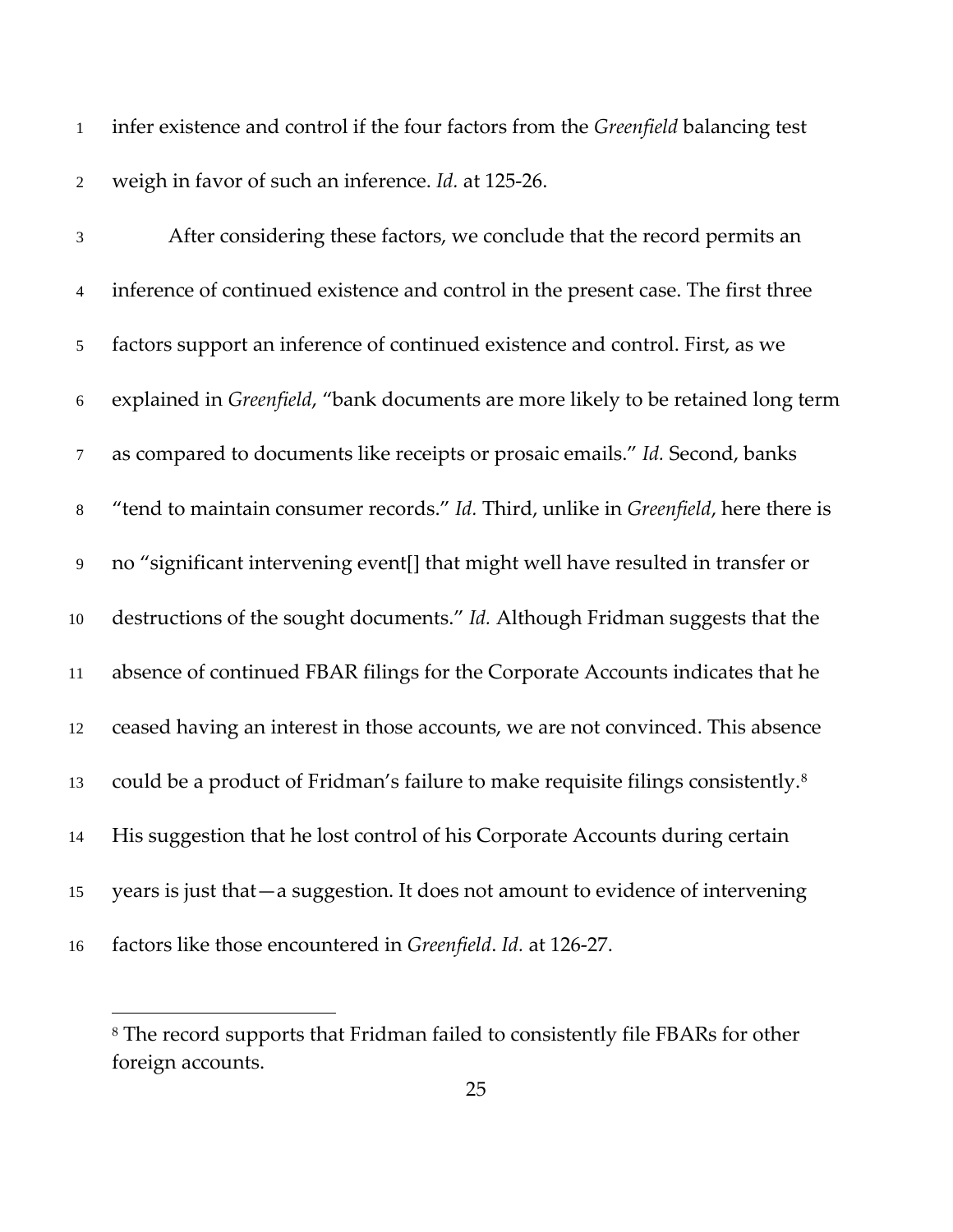| $\mathbf{1}$   | The final factor is less clear-cut. We have little difficulty agreeing with the    |
|----------------|------------------------------------------------------------------------------------|
| $\overline{2}$ | Government that the time period between the last date of possession for the        |
| 3              | Personal and HSBC Accounts and the date of the Summonses was relatively            |
| 4              | short. Fridman's representative provided the IRS with documents relating to the    |
| 5              | Personal Accounts in May 2012. The same representative last provided the IRS       |
| 6              | with records relating to the HSBC Account in November 2012. Thus, only             |
| $\tau$         | nineteen and thirteen months, respectively, eslaped between this evidence of       |
| $8\,$          | control and the date of the Summonses (December 2013). Both lengths of time are    |
| 9              | relatively short. See United States v. Rylander, 460 U.S. 752, 761 n.3 (1983)      |
| 10             | (concluding that an "inference of continuing possession" over twenty-one           |
| 11             | months was reasonable).                                                            |
| 12             | The same cannot be said for the Corporate Accounts. The last known date            |
| 13             | of control for some of these accounts was more than a decade before the issuance   |
| 14             | of the Summonses. The most recent last-known date of control was 2005,             |
| 15             | approximately eight years prior to the Summonses' date. This factor is not         |
| 16             | dispositive, however, for we weigh all four factors in determining if an inference |
| 17             | of existence and control is acceptable. The Summonses seek "customary account      |
| 18             | documents," the requested documents are related to financial accounts, and         |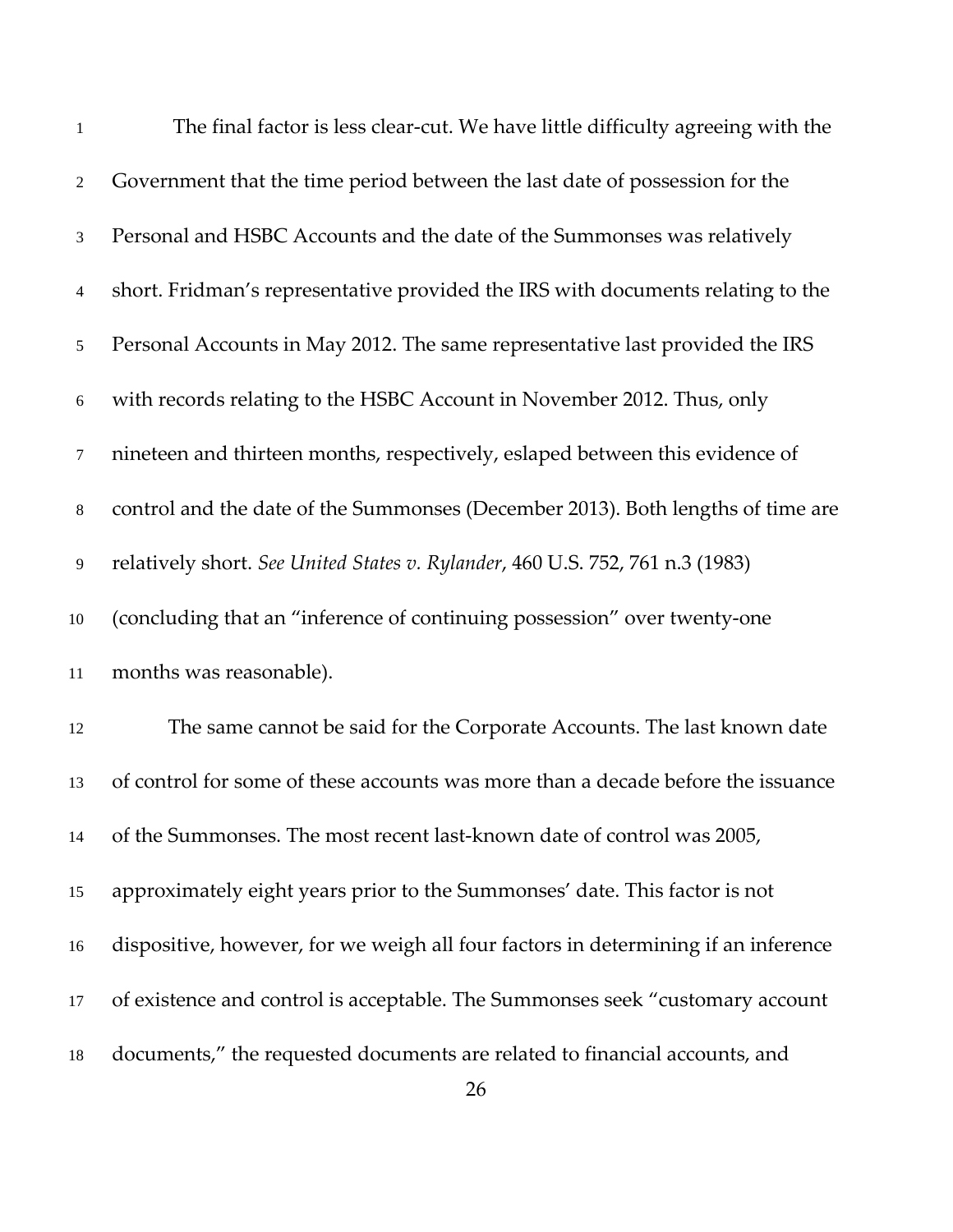| $\mathbf{1}$             | there is no evidence suggesting that the documents were transferred or                        |
|--------------------------|-----------------------------------------------------------------------------------------------|
| $\sqrt{2}$               | destroyed. <sup>9</sup> Here, while the time lapse for the Corporate Accounts is significant, |
| $\mathfrak{Z}$           | considering all the factors together, the inference is still applicable.                      |
| $\overline{\mathcal{A}}$ | 4. Authentication                                                                             |
| 5                        | We are also satisfied that the Government could independently                                 |
| $\sqrt{6}$               | authenticate the documents it seeks without relying on Fridman's act of                       |
| $\boldsymbol{7}$         | production. It could do so through the testimony of third parties familiar with               |
| $\,8\,$                  | records, by comparisons to other bank records it already possesses, or by                     |
| $\boldsymbol{9}$         | comparisons to similar bank documents. Greenfield, 831 F.3d at 118. For the                   |
| $10\,$                   | Personal and HSBC Accounts, the Government possesses copies of statements                     |
| 11                       | and other account documents that Fridman's representative produced to it, and                 |
| 12                       | the Government can use those as comparators for authentication purposes.                      |
| 13                       | Although Greenfield did not reach the issue of whether such comparisons can                   |
| 14                       | sufficiently authenticate documents, we so hold here.                                         |

<span id="page-26-0"></span><sup>&</sup>lt;sup>9</sup> We note that Fridman is a sophisticated businessman who is likely to retain corporate records. Additionally, multinational banks tend to hold onto records of their accounts, even those accounts that have been closed. A former client of a bank is still entitled to seek records of a closed account (i.e., he has control over them). For these reasons, we put less weight on the fourth factor of the balancing test in this situation.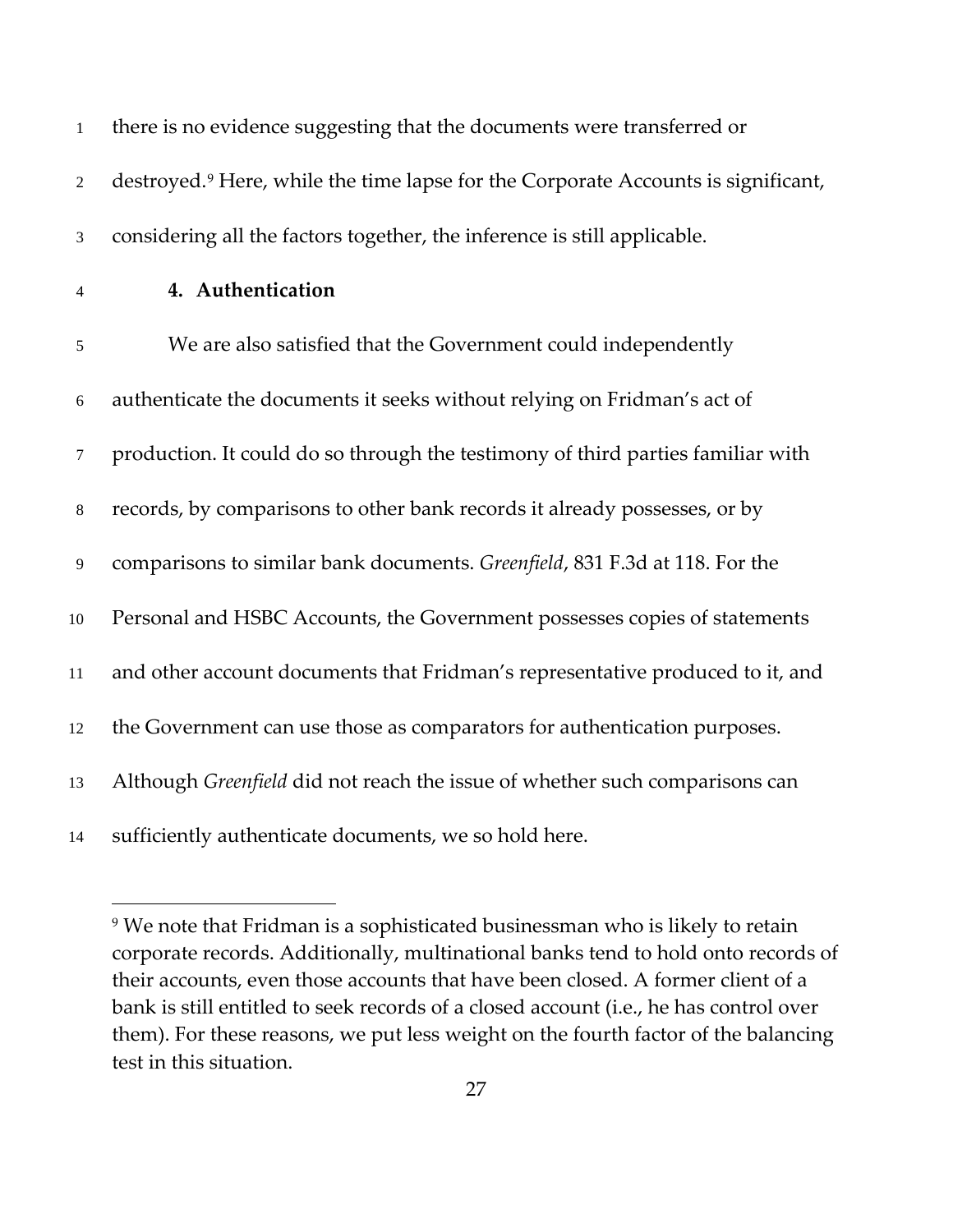| $\mathbf{1}$   | As to the relevant Corporate Accounts, the Government argues that it can                  |
|----------------|-------------------------------------------------------------------------------------------|
| $\sqrt{2}$     | use bilateral tax treaties to authenticate the documents. It points to a declaration      |
| $\mathfrak{Z}$ | from an IRS employee noting that through certain treaties, the United States can          |
| $\overline{4}$ | request authenticated records from Switzerland, Israel, Brazil, France, Spain, the        |
| 5              | Philippines, and Germany - countries where the relevant Corporate Accounts                |
| $6\,$          | are located. Through those treaties, the Government may also obtain sworn                 |
| $\tau$         | testimony or statements of authentication from bank officials to authenticate             |
| $\,8\,$        | bank records. <sup>10</sup> In our view, these tax treaties provide the Government with a |
| $\mathbf{9}$   | sufficient independent method of authentication.                                          |
| $10\,$         | Although in <i>Greenfield</i> we said that authentication through use of the              |
| 11             | Hague Evidence Convention was insufficient, we emphasized that this was "in               |
| 12             | light of the controversy surrounding the source of the documents" and the                 |
| 13             | Government's failure to provide anything beyond "a conclusory statement" that             |
| 14             | authentication was likely to occur. 831 F.3d at 120. Because whether treaties can         |
| 15             | be used to authenticate documents depends on the facts and circumstances of a             |

<span id="page-27-0"></span><sup>&</sup>lt;sup>10</sup> This second method of authentication is not available for accounts located in Switzerland and France, per those countries' respective treaties with the United States.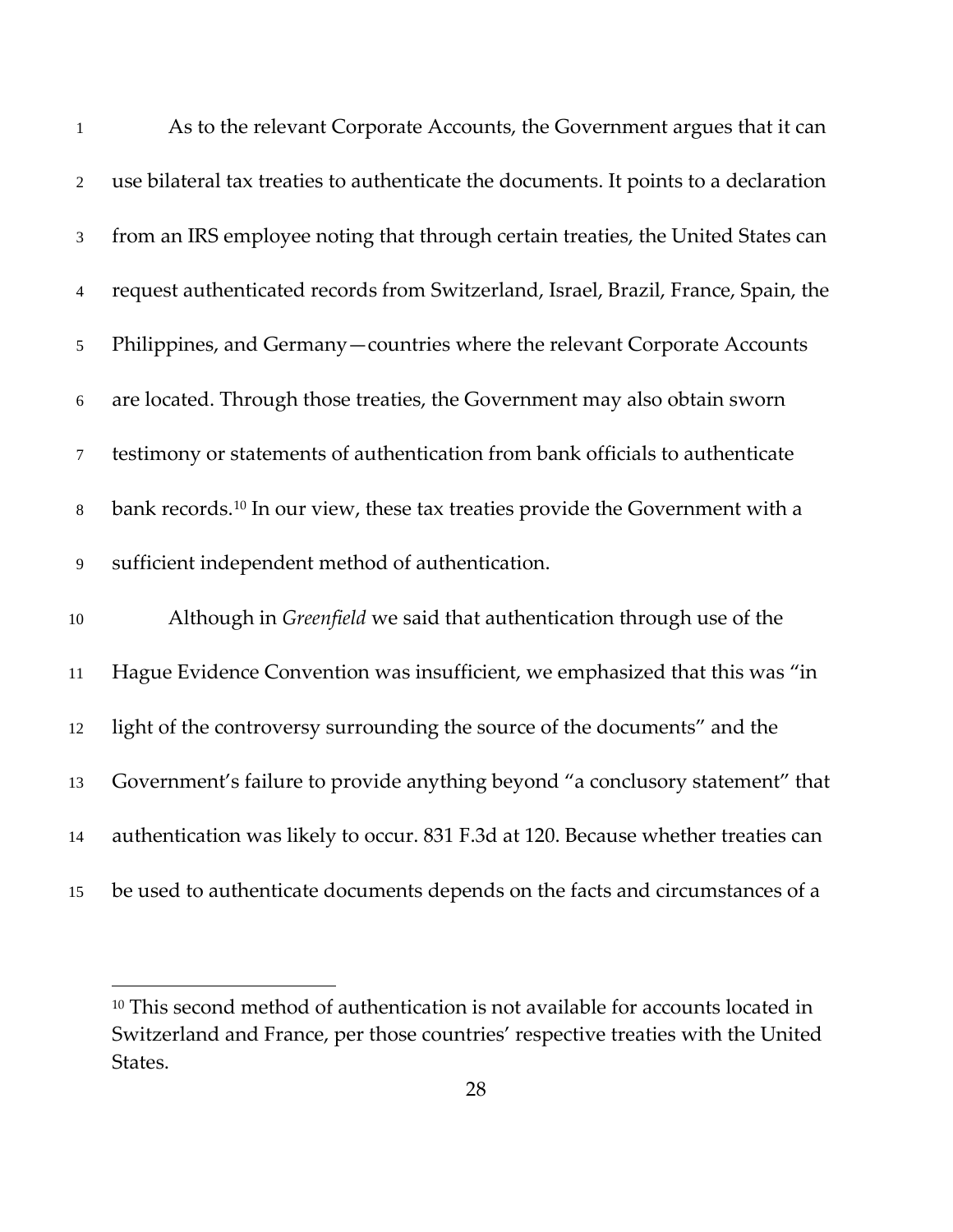| $\mathbf{1}$   | particular case, and because the record before us presents neither the unusual              |
|----------------|---------------------------------------------------------------------------------------------|
| 2              | circumstances existing in <i>Greenfield</i> nor any other indication that the bilateral tax |
| 3              | treaties to be used here are too complicated or ineffective to permit                       |
| $\overline{4}$ | authentication, we conclude that the Government has sufficiently established                |
| $\mathfrak{S}$ | that it can authenticate the Corporate Account documents.                                   |
| 6              | In sum, we are satisfied that the Government has met its burden of                          |
| $\tau$         | proving knowledge of the existence of the documents, knowledge of Fridman's                 |
| $\,8\,$        | control over the documents, and an independent means of authenticating of the               |
| 9              | documents as required by Greenfield. Therefore, the district court's decision that          |
| 10             | the foregone conclusion doctrine applies to Requests 1, 2, 4, and 7 for documents           |
| 11             | relating to the relevant Known Accounts is affirmed.                                        |
| 12             | The Collective Entity Doctrine<br>II.                                                       |
| 13             | Because the Fifth Amendment privilege protects only natural persons,                        |
| 14             | collective entities such as corporations or partnerships may not invoke it to               |
| 15             | evade document requests. See, e.g., Braswell v. United States, 487 U.S. 99, 102, 104-       |
| 16             | 08 (1988); Bellis v. United States, 417 U.S. 85, 88-89, 93-101 (1974). Nor may an           |
| 17             | individual custodian holding a collective entity's records in a representative              |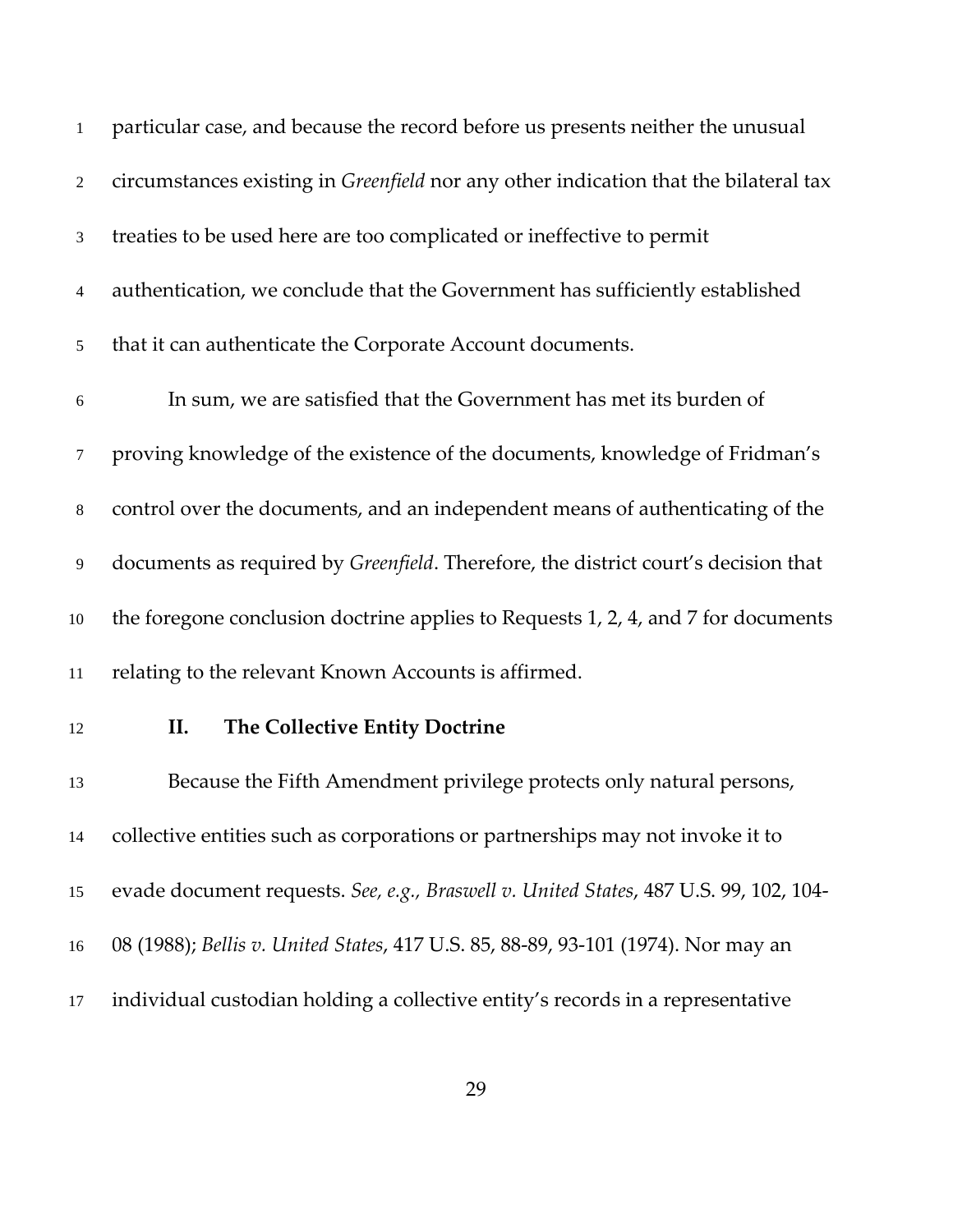| $\overline{2}$<br>$\mathfrak 3$<br>$\overline{4}$ | Jury Subpoena Issued June 18, 2009, 593 F.3d 155, 158 (2d Cir. 2010).<br>"The critical issue [for determining what is a collective entity] is whether<br>the organization had an institutional identity separate from that of its individual |
|---------------------------------------------------|----------------------------------------------------------------------------------------------------------------------------------------------------------------------------------------------------------------------------------------------|
|                                                   |                                                                                                                                                                                                                                              |
|                                                   |                                                                                                                                                                                                                                              |
|                                                   |                                                                                                                                                                                                                                              |
| $\sqrt{5}$                                        | members." In re Two Grand Jury Subpoenae Duces Tecum Dated Aug. 21, 1985, 793                                                                                                                                                                |
| $\sqrt{6}$                                        | F.2d 69, 72 (2d Cir. 1986); see also Bellis, 417 U.S. at 94-95. Pursuant to this rule, we                                                                                                                                                    |
| 7                                                 | have held that sole proprietorships are covered by the Fifth Amendment's                                                                                                                                                                     |
| $8\,$                                             | privilege against compulsory self-incrimination, because "a sole proprietorship                                                                                                                                                              |
| $\overline{9}$                                    | has no legal existence apart from its owner." United States v. Fox, 721 F.2d 32, 36                                                                                                                                                          |
| 10                                                | (2d Cir. 1983); see also Braswell, 487 U.S. at 104. We have been strict in limiting the                                                                                                                                                      |
| 11                                                | privilege to only sole proprietorships and even holding that one-person                                                                                                                                                                      |
| 12                                                | corporations are collective entities. In re Grand Jury Subpoena Issued June 18, 2009,                                                                                                                                                        |
| 13                                                | 593 F.3d at 158-59. Our conclusion was motivated in part by the desire to                                                                                                                                                                    |
| 14                                                | "avoid[] creating a category of organizations effectively immune from regulation                                                                                                                                                             |
| 15                                                | by virtue of being beyond the reach of the Government's subpoena power." Id. at                                                                                                                                                              |
| 16                                                | 159.                                                                                                                                                                                                                                         |
| 17                                                | Fridman first challenges the district court's holding that trusts are                                                                                                                                                                        |

collective entities and that Fridman is therefore required to produce all trust-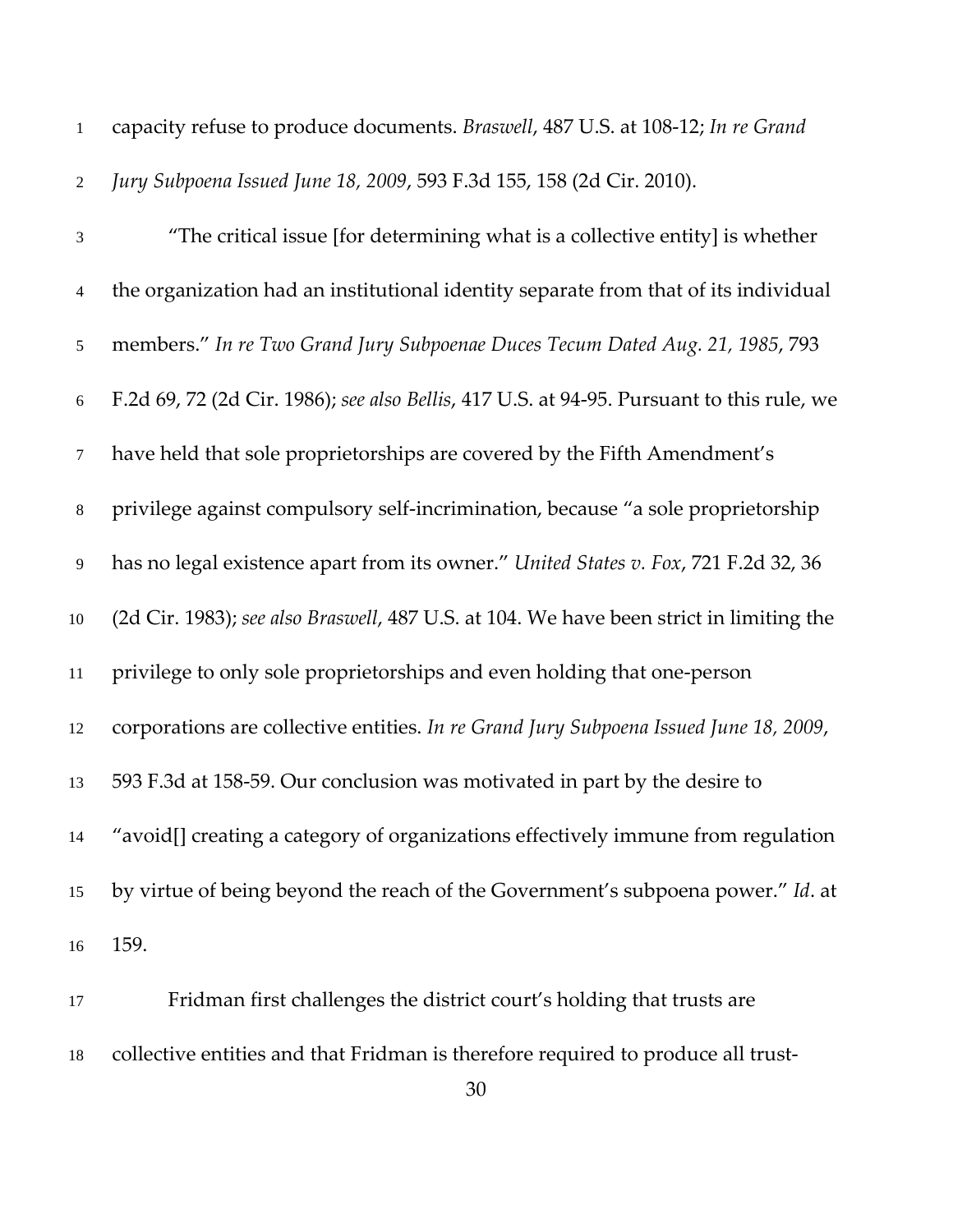| $\mathbf{1}$ | related documents contemplated by Requests 1-4, 7, 11-17, and 20. Fridman also        |
|--------------|---------------------------------------------------------------------------------------|
| $\sqrt{2}$   | challenges the district court's conclusion that he is required to produce             |
| 3            | documents responsive to Request 3 that he possesses in his capacity as custodian      |
| 4            | of certain collective entities.                                                       |
| 5            | A. The collective entity rule applies to trusts, including traditional                |
| $6\,$        | common law trusts, like the David Marcelo Trust.                                      |
| $\tau$       | Whether a trust is a collective entity for purposes of the Fifth Amendment            |
| $8\,$        | is an issue of first impression for our Circuit. Every other circuit to address the   |
| 9            | issue has answered in the affirmative. See In re Grand Jury Subpoena, 973 F.2d 45,    |
| 10           | 48 (1st Cir. 1992); Watson v. Comm'r of Internal Revenue, 690 F.2d 429, 431 (5th Cir. |
| 11           | 1982); United States v. Harrison, 653 F.2d 359, 361-62 (8th Cir. 1981); In re Grand   |
| 12           | Jury Proceedings, 633 F.2d 754, 757 (9th Cir. 1980). Our sister circuits have focused |
| 13           | on facts like the circumscribed discretionary authority of trustees, formal status    |
| 14           | of the trust, and that a defendant may not be the sole beneficiary, In re Grand Jury  |
| 15           | Subpoena, 973 F.2d at 48-51; that trusts are artificial entities, Watson, 690 F.2d at |
| 16           | 431; that a trust is formally organized and legally distinct from the trustees,       |
| 17           | Harrison, 653 F.2d at 361-62; and that a trust has independent functions even         |
| 18           | when it is grantor-controlled, In re Grand Jury Proceedings, 633 F.2d at 757.         |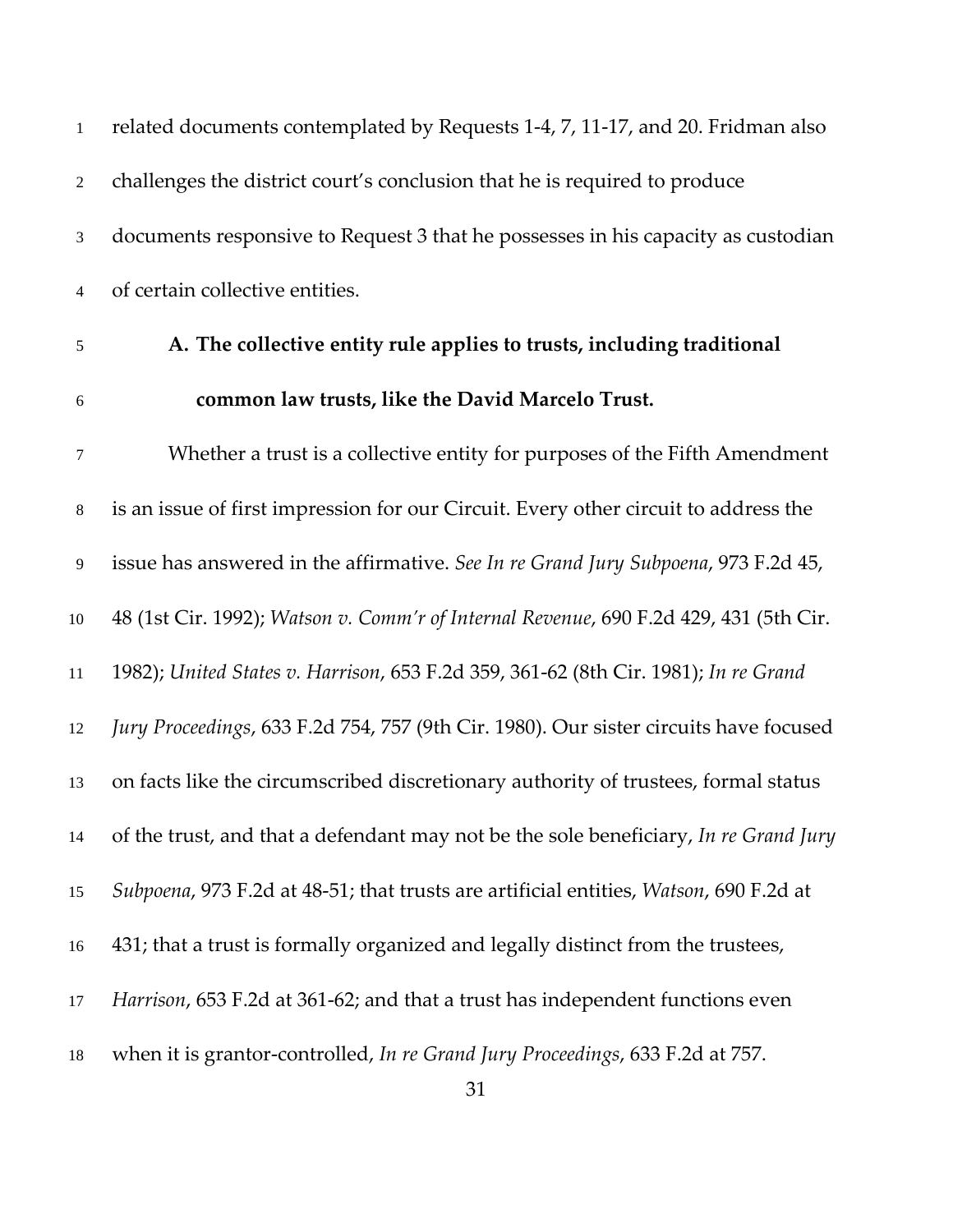| $\mathbf{1}$   | We join these circuits and hold that a trust is a collective entity. We                     |
|----------------|---------------------------------------------------------------------------------------------|
| 2              | conclude so for a number of reasons. Notably, a trust, including a traditional              |
| $\mathfrak{Z}$ | common law trust like the David Marcelo trust, <sup>11</sup> has a separate legal existence |
| $\overline{4}$ | from the trustee, which is the critical hallmark of a collective entity. See Aug. 21,       |
| $\mathfrak{S}$ | 1985, 793 F.2d at 72; see also Harrison, 653 F.2d at 361-62; In re Grand Jury               |
| 6              | Proceedings, 633 F.2d at 757. Unlike a sole proprietorship, which cannot survive            |
| $\overline{7}$ | without the owner or creator, when a trustee resigns or is removed, the trust may           |
| $8\,$          | still continue under New York law. Cf. 106 N.Y. Jur. 2d Trusts §§ 294, 298, 303.            |
| 9              | This could not be so if the trust and trustee were one and the same.                        |
| $10\,$         | In addition, a trust "represent[s] a formal institutional arrangement." Cf.                 |
| 11             | Bellis, 417 U.S. at 95. A trust is "relatively well organized and structured," much         |
| 12             | like the other collective entities previously recognized by Supreme Court                   |
| 13             | precedent on the collective entity exception. See id. at 92-93; see also Braswell, 487      |
| 14             | U.S. at 104-12 (detailing the collective entity rule's "lengthy and distinguished           |

<span id="page-31-0"></span><sup>&</sup>lt;sup>11</sup> Traditional common law trusts are those that "create[] fiduciary relationships for purposes of estate planning" and "cannot sue or be sued in [their] own right," in accordance with the common law of trusts. *Raymond Loubier Irrevocable Tr. v. Loubier*, 858 F.3d 719, 729 (2d Cir. 2017); *see also* Restatement (Second) of Trusts §§ 177 cmt. a (1959) (summarizing a trustee's duty to enforce and defend against claims on behalf of the trust).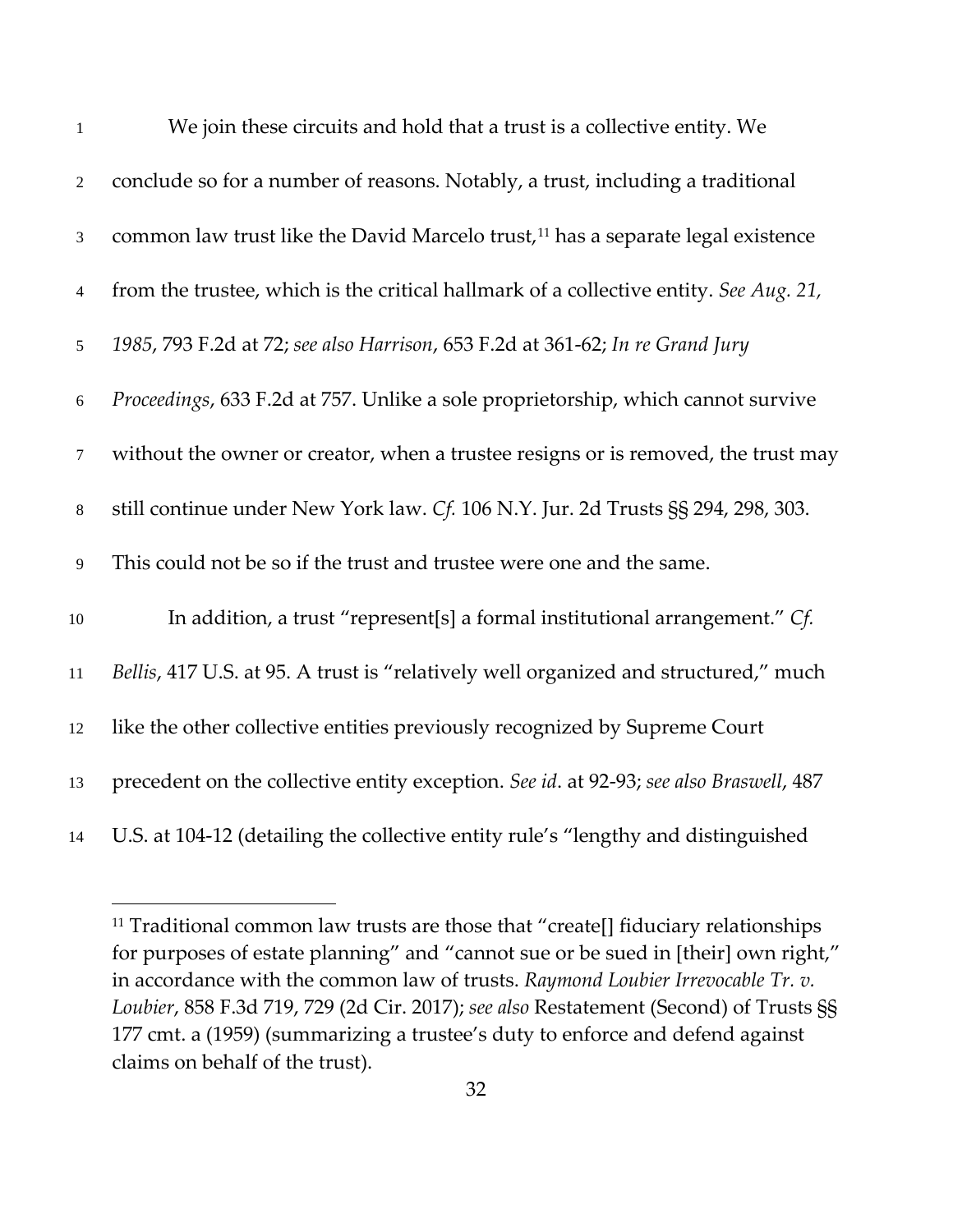| $\mathbf{1}$   | pedigree"). One example is that a trustee's discretion is limited by the governing     |
|----------------|----------------------------------------------------------------------------------------|
| $\overline{2}$ | document and the principle that a trustee must act in the beneficiaries' best          |
| $\mathfrak{Z}$ | interest. See 106 N.Y. Jur. 2d Trusts §§ 347, 360; see also In re Grand Jury Subpoena, |
| $\overline{4}$ | 973 F.2d at 48-50. This clearly distinguishes a trust from an entity that "embodies"   |
| 5              | little more than [a] personal [venture]." See Bellis, 417 U.S. at 94-95. Another       |
| $\sqrt{6}$     | example is that a trust's records are "distinct from the personal books and            |
| 7              | records of" the trustee. <i>Id.</i> at 93; 106 N.Y. Jur. 2d Trusts § 373.              |
| $\,8\,$        | Finally, our holding that trusts are collective entities recognizes that the           |
| $\overline{9}$ | decision to create a trust "is freely made and generates benefits, such as limited     |
| $10\,$         | liability, and burdens, such as the need to respond to subpoenas" for records. See     |
| $11\,$         | In re Grand Jury Subpoena Issued June 18, 2009, 593 F.3d at 159. As the Eighth         |
| 12             | Circuit has said, "those who form a separate business entity [and] hold that           |
| 13             | entity out as distinct and apart from the individuals involved are estopped            |
| 14             | from denying the existence and viability of that entity for Fifth Amendment            |
| 15             | purposes." Harrison, 653 F.2d at 361-62. We agree that it would be inequitable to      |
| 16             | allow individuals to create a separate entity like a trust for favorable treatment     |
| 17             | while simultaneously denying that entity's separate existence for subpoena             |
| 18             | purposes.                                                                              |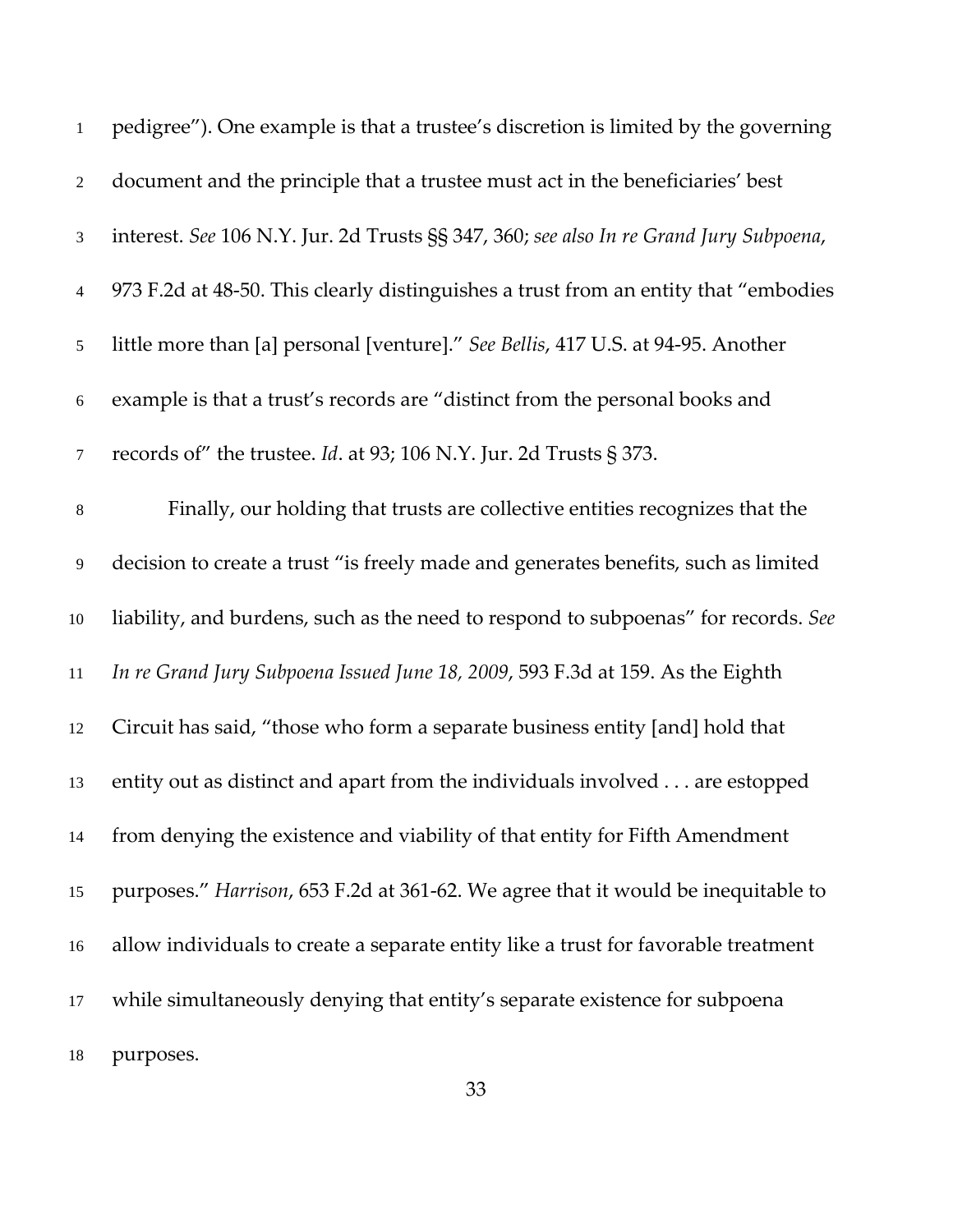| $\mathbf{1}$   | Fridman's arguments to the contrary are meritless. He first argues that                |
|----------------|----------------------------------------------------------------------------------------|
| $\overline{2}$ | because a trustee can be held personally liable, a trust is more akin to a sole        |
| $\mathfrak{Z}$ | proprietorship. Although a trustee is personally liable "in the first instance"        |
| $\overline{4}$ | when acting on behalf of the trust, the trustee may be "entitled to be reimbursed      |
| 5              | or indemnified from [trust] assets." 106 N.Y. Jur. 2d Trusts § 356. Fridman            |
| 6              | next argues that because a trust cannot take legal action on its own behalf, and       |
| $\tau$         | because recent case law establishes that a trustee's individual citizenship governs    |
| $8\,$          | jurisdiction in diversity suits, a trust and trustee are one and the same. See         |
| 9              | Americold Realty Tr. v. ConAgra Foods, Inc., 136 S. Ct. 1012, 1016 (2016); Raymond     |
| 10             | Loubier Irrevocable Tr. v. Loubier, 858 F.3d 719, 731 (2d Cir. 2017). But that "state  |
| 11             | and federal law do not treat [trusts] as distinct entities for all purposes" does not  |
| 12             | alter the conclusion that a trust is a collective entity because trusts "bear enough   |
| 13             | of the indicia of legal entities to be treated as such for the purpose of our analysis |
| 14             | of the Fifth Amendment issue presented in this case" for the reasons discussed.        |
| 15             | See Bellis, 417 U.S. at 97 n.7.                                                        |
| 16             | We hold that trusts, including a traditional common law trust like the                 |

David Marcelo Trust, are collective entities for purposes of the Fifth Amendment.

As such, we affirm the district court's grant of the petition to enforce the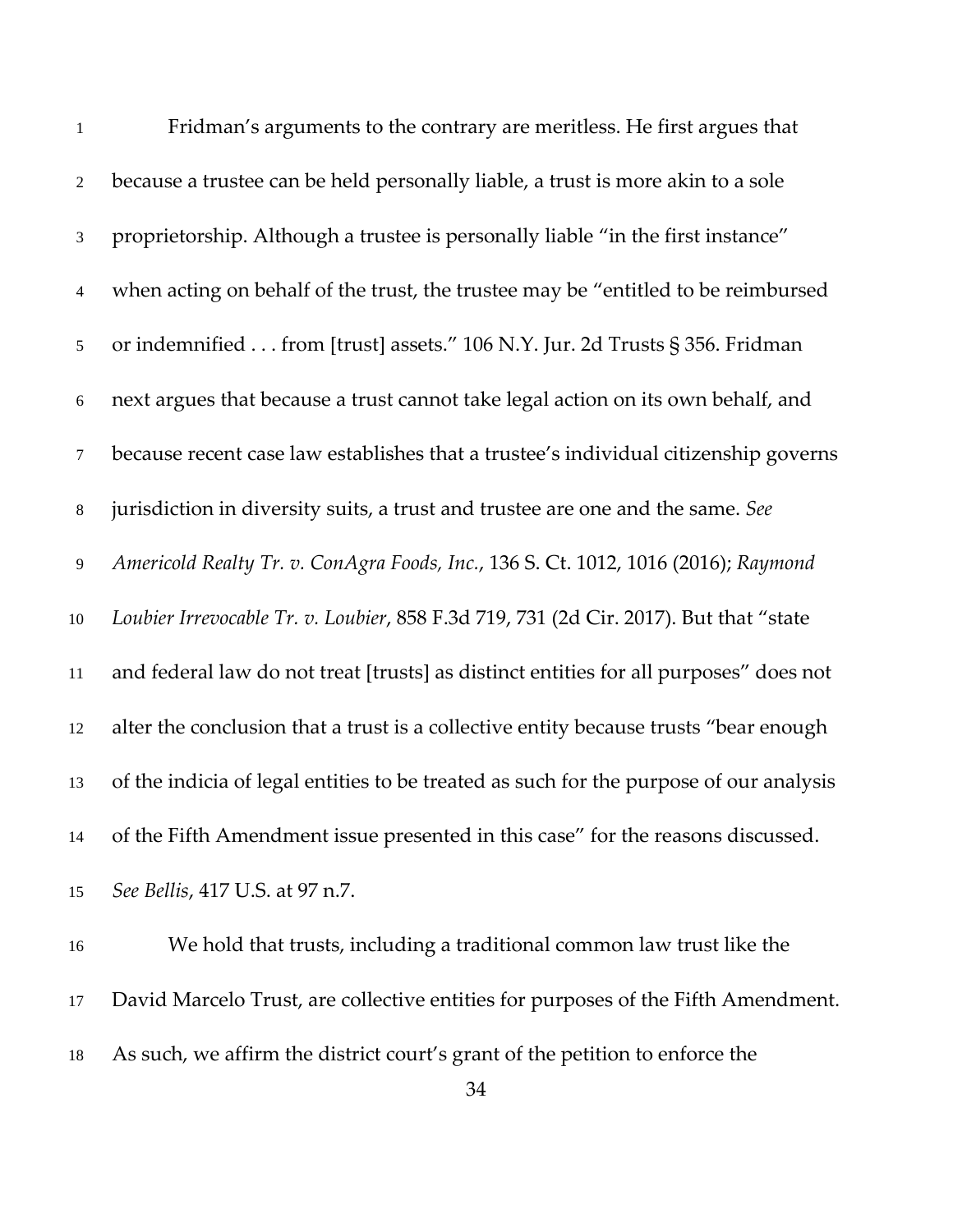| $\mathbf{1}$   | Summonses with respect to any documents Fridman retains in his capacity as a    |
|----------------|---------------------------------------------------------------------------------|
| $\overline{2}$ | trustee in response to Requests 1-4, 7, 11-17, and 20. <sup>12</sup>            |
| 3              | B. Fridman must also produce responsive corporate documents he                  |
| $\overline{4}$ | retains in a representative capacity.                                           |
| 5              | Fridman also challenges the district court's ruling that if he possesses or     |
| 6              | controls records of any of the entities listed in Request 3 in a representative |
| $\tau$         | capacity, he must produce these records under the collective entity doctrine.   |

<span id="page-34-0"></span><sup>&</sup>lt;sup>12</sup> The parties seem to dispute whether, with respect to Request 4, the district court limited its enforcement order solely to records of the Known Accounts. If the district court had in fact limited its order in such a manner, then Fridman need not produce records relating to the Republic National Bank of New York account belonging to the David Marcelo Trust. Our review indicates, however, that the district court ordered Fridman to produce "all trust-related documents contemplated by Document Request Nos. 1-4, 7, 10-17, and 20," which by its terms covers the Republic National Bank of New York documents. *See Fridman*, 337 F. Supp. 3d at 272. The district court limited enforcement of Request 4 to the Known Accounts only with respect to its analysis under the foregone conclusion doctrine.

Additionally, Fridman has abandoned any other challenge to the scope of the district court's order to produce all trust-related documents that he possesses in a representative capacity by failing to raise any such argument on appeal and conceding that—at least with respect to Requests 13, 15, 17, and 20—the order encompasses documents held in connection with known and unknown trusts other than the David Marcelo Trust.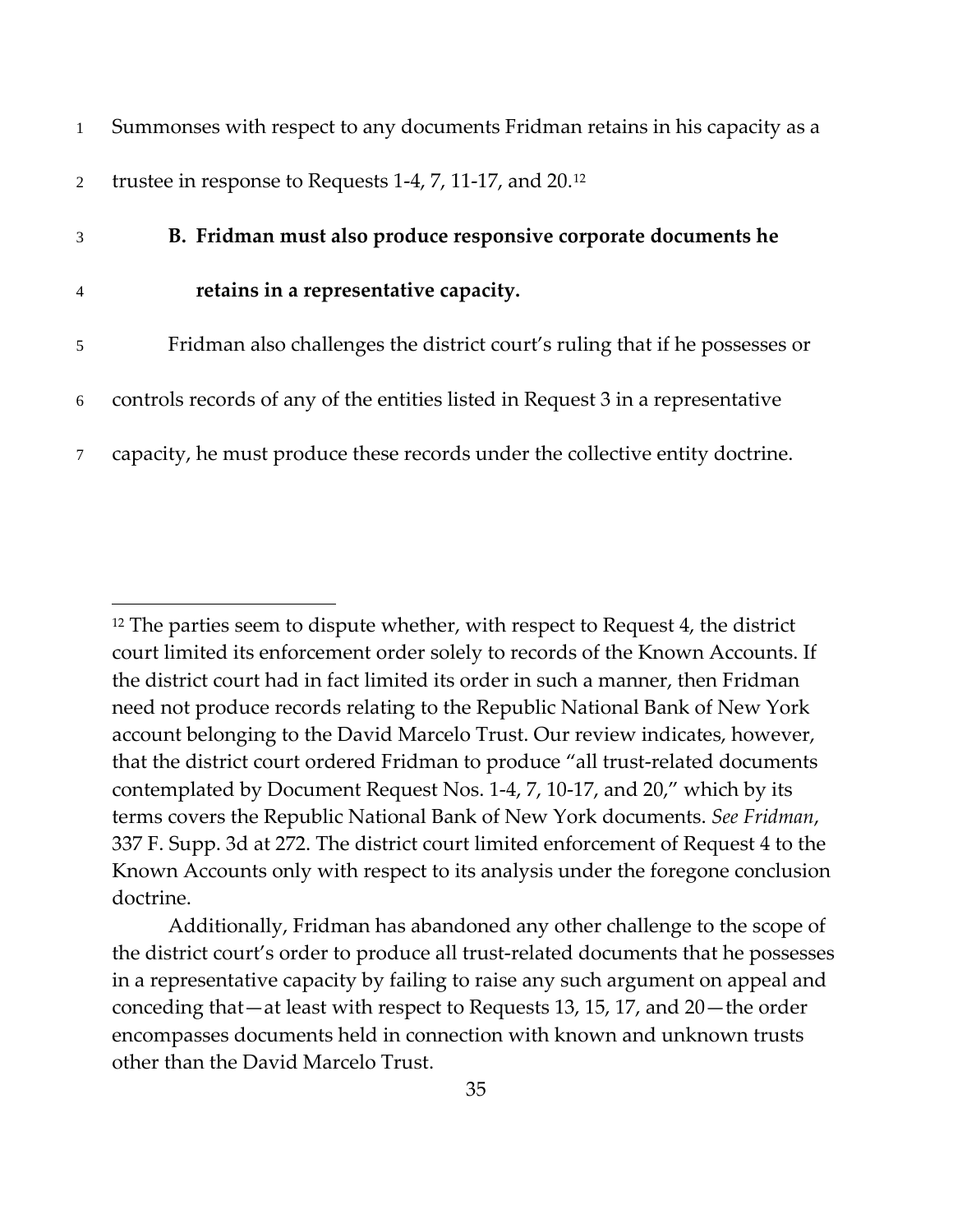| $\mathbf{1}$   | Fridman argues that it is the Government's burden to prove a custodial              |
|----------------|-------------------------------------------------------------------------------------|
| $\overline{2}$ | relationship exists between him and the corporations.                               |
| 3              | While our Circuit has not articulated a specific framework for establishing         |
| 4              | a custodial relationship, we adopt the D.C. Circuit's burden-shifting framework.    |
| 5              | See, e.g., In re Sealed Case, 877 F.2d 83, 87 (D.C. Cir. 1989). The Government need |
| 6              | only show a reasonable basis to believe a defendant has the ability to produce      |
| $\tau$         | records; once the Government has done so, the burden shifts to the defendant to     |
| $8\,$          | explain or justify refusal. See id.                                                 |
| $\overline{9}$ | In the case at hand, the Government has established Fridman's control               |
| $10\,$         | over the records for the Corporate Accounts, as we discussed in our analysis of     |
| 11             | the foregone conclusion doctrine. This control provides a reasonable basis for      |
| 12             | believing that Fridman has the ability to produce these records, and the burden     |
| 13             | has thus shifted to Fridman to prove otherwise. See id.                             |
| 14             | Fridman fails to meet his burden. He cites to two cases from our Circuit, In        |
| 15             | re Grand Jury Subpoenas Duces Tecum Dated June 13, 1983 & June 22, 1983, 722 F.2d   |
| 16             | 981, 986-87 (2d Cir. 1983), and In re Three Grand Jury Subpoenas Duces Tecum Dated  |
| 17             | January 29, 1999, 191 F.3d 173, 181 (2d Cir. 1999), for the proposition that former |
| 18             | employees possess records only in an individual, not representative, capacity.      |